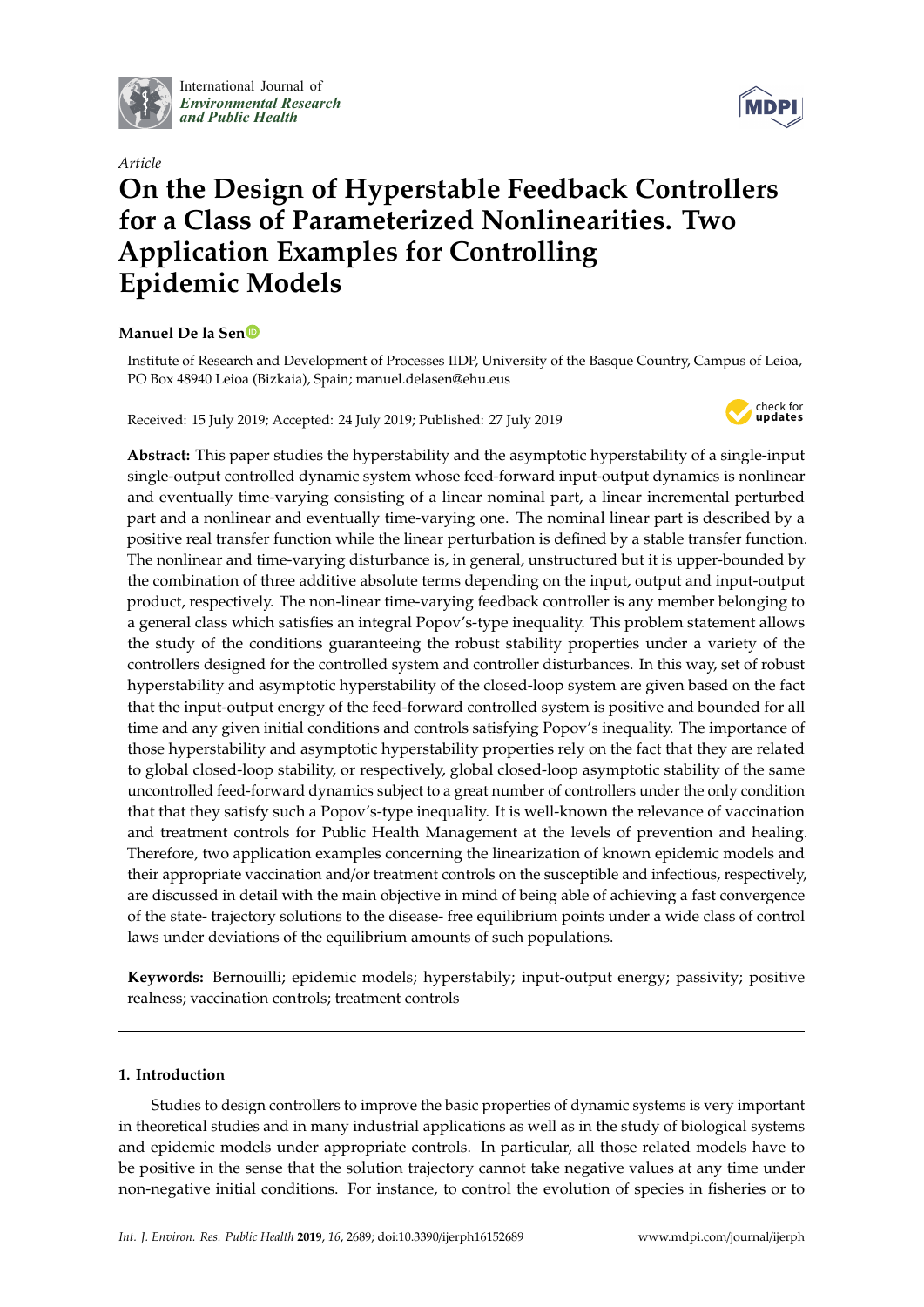implement feedback vaccination or treatment reasonable techniques on epidemic models which are used to describe infectious diseases affecting to humans, cattle or plants. See, for instance, [\[1](#page-21-0)[–3\]](#page-21-1) and some references therein. It turns out that as models fix better the real dynamics which is tried to describe, more sophisticated tools need to be invoked, like, for instance, nonlinearities of several forms: saturations and dead-zones in physical problems (for instance, the description of combined effects of distinct equilibrium points and the qualitative dynamics of controlled tunnel diodes), quadratic terms, for instance, when describing the infection transmission in epidemic models, or when controlling electrical machinery under jointly non-constant current and voltage. This need of considering nonlinearities overlapped with the basic either linear of linearized dynamics leads to the use of formal absolute stability results for actuator non-linearities belonging to predefined sectors. The existing related background literature is abundant. See, for instance, [\[4\]](#page-21-2) and references therein. A further step towards a robust controller synthesis is to take into account that the nonlinearities might be also eventually time-varying and that the closed-loop stabilization should be achieved under a certain tolerance to parametrical or structural variations of the controller due, for instance, to ageing of condition changing failures or to construction component dispersion in some relevant parameters. In this context, it has been formulated the hyperstability/asymptotic hyperstability theory which guarantee global stabilization and global asymptotic stabilization for a wide class of controllers provided they satisfy a Popov's-type integral inequality which is, in fact, a passivity condition of the class of admissible controllers. See, for instance [\[5](#page-21-3)[–12\]](#page-22-0) as well as some of the references therein. It can also be pointed out that a wide class of existing results on non-linear stability and stabilization synthesis tools, c.f. [\[13–](#page-22-1)[18\]](#page-22-2), can be described in a unified manner under the hyperstablity and passivity theories, [\[19–](#page-22-3)[21\]](#page-22-4), which are more general. See also [\[22](#page-22-5)[–25\]](#page-22-6) and references therein for further theoretical and application work of stability, robust stability and hyperstability. It can be pointed out that if a system is described by a positive real transfer functions then its input–output energy defined as the time integral of the input-output product is non-negative under zero initial conditions for any time interval. It can be also pointed out that the theory referred to has not been tried previously for the design of a wide class of non-linear time varying feedback controls for model-based epidemics analysis.

This paper studies the hyperstability and the asymptotic hyperstability of a single-input single-output controlled dynamic systems whose feed-forward input-output dynamics is nonlinear and eventually time-varying consisting of a linear nominal part, a linear incremental perturbed part and a nonlinear and eventually time-varying one subject to a known upper-bounding growing structure. The upper- bounding function consists of weighting additive terms of the absolute values of the measured input, output and input-output product. The nominal linear part is described by a positive real transfer function while the linear perturbation is defined by a stable transfer function. The contribution of the non-nominal part and nonlinear disturbances is compensated by a critical value of the direct input- output interconnection gain. The nonlinear and time-varying disturbance is, in general, unstructured but it is upper-bounded by the combination of three additive absolute terms depending on the input, output and input-output product, respectively. The non-linear time-varying feedback controller is any member belonging to a general class which satisfies an integral Popov's-type time-integral inequality. The closed-loop system is guaranteed to be either hyperstable or asymptotically hyperstable under the above class on controllers which includes a wised class of members. Section [2](#page-3-0) investigates the positivity and the strict positivity for all time of the input-output energy measure of the feed-forward system irrespective of the control law, if any. The obtained conditions are based on either the positive realness or on the strict positive realness of the nominal transfer function provided that the value of the input-output direct interconnection gain exceeds a certain positive threshold. Such a threshold guarantees that such positivity properties are kept under the linear and non-linear uncertainties of such a feed-forward block. Section [3](#page-12-0) incorporates non-linear and eventually time-varying control feedback laws which are subject to Popov's-type inequalities, that is the controllers belong to a passive class. This fact guarantees that the above positivity of the input-output energy of the open-loop system is also finitely uniformly bounded for all time. The final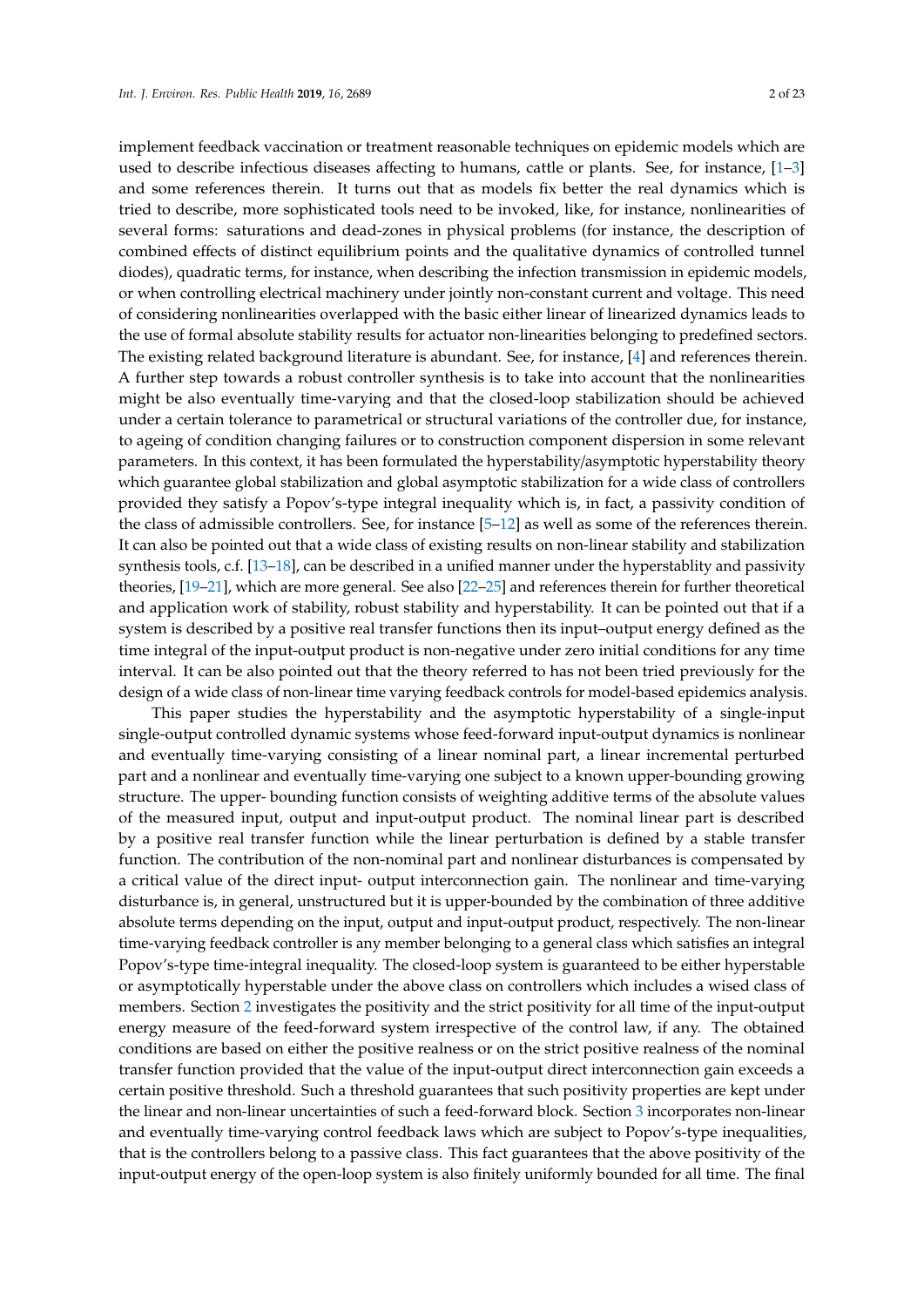conclusion is that, for the whole number of admissible controllers within the above class, all the relevant variables (that is, controls and state and measured variables) are bounded for all time if the transfer function of the linear part of the feed-forward device is positive real so that the closed-loop system is hyperstable. It has to be pointed out that the hyperstability property refers to a whole class of controllers, not just to an individual one, so that any member of the class is valid to achieve the suitable property. If it is strongly strictly positive real subject to a minimum positive threshold of the direct-input output-interconnection gain then those signals furthermore converge asymptotically to zero as time tends to infinity. Section [4](#page-16-0) discusses two examples related to linearized epidemic models around the disease-free equilibrium point subject to feedback vaccination and/or treatment control laws involving feedback information to the light of the above formalism. The so-called incremental vaccination control law satisfies a very general Popov's-type time-integral inequality. Accordingly to the previous formalism presented and developed in the preceding sections, the vaccination and/ or treatment controllers belong to wide classes of controllers satisfying Popov's type inequalities in such a way that any member of those classes is useful to achieve the asymptotic stabilization of the incremental dynamics around the disease-free equilibrium point. In this context, the incremental controls and the incremental state and output variables related to the nominal situation converge asymptotically to zero as time tends to infinity. This statement allows to accommodate the implementation of the control laws to the management possibilities like availability, disposal, distribution or costs of the vaccines. Finally, conclusions end the paper. The main contributions of the paper are basically the following ones: (1) to extend the classical hyperstability theory to the presence of unmodeled, or not very precisely parameterized linear and nonlinear contributions to the dynamics, (2) to apply the obtained results to epidemic models under vaccination and treatment incremental controls under a wide class of asymptotically hyperstable controllers, (3) to use those control designs to annihilate the deviations of the steady disease-free equilibrium state due to those kinds of disturbances or unmodeled dynamics and/or changes in the equilibrium population levels. The above concerns have not been previously explored in the existing background literature on the subject. The theoretical application to epidemic models is made basically to the incremental linearized dynamics around the disease- free equilibrium point. This allows the treatability of the formal problem and to take actions against the disease propagation earlier enough when the potential disturbances appear. It is foreseen to extend the results to global asymptotic hyperstability results to the whole nonlinear epidemic models.

#### *Notation*

- The superscript T stands for the transposes of vectors and matrices,
- $I_n$  is the *n*-th identity matrix,
- $\blacklozenge$   $\partial(N(s))$  is the degree of the polynomial  $N(s)$ ,
- $\bullet$  *i* =  $\sqrt{-1}$  is the complex imaginary unit,
- the transfer function  $G(s)$  is positive real, denoted by  $G(s) \in \{PR\}$ , if  $Re\ G(s) \geq 0$  for all  $Re\ s > 0$ ,
- the transfer function *G*(*s*) is strictly positive real, denoted by *G*(*s*)  $\in$  {*SPR*}, if for all *Re s*  $\geq$  0
- the transfer function *G*(*s*) is strongly strictly positive real, denoted by *G*(*s*) ∈ {*SSPR*}, if *G*(*s*) ∈ {*SPR*} and  $\lim_{Re s \to \infty}$ *Re G*(*s*) > 0,
- $L_2$  ≡ *L*<sub>2</sub>[0, ∞), *L*<sub>∞</sub> ≡ *L*<sub>∞</sub>[0, ∞), *C* ≡ *C*[0, ∞), *C*<sup>(1)</sup> ≡ *C*<sup>(1)</sup>[0, ∞) and *PC* ≡ *PC*[0, ∞) are the sets of square-integrable, bounded, continuous, continuous time-differentiable and piece-wise continuous real functions on  $[0, \infty)$ , respectively. If a superscript  $n \ge 2$  is added to those sets, say  $L_2^n \equiv L_2^n[0, \infty)$ , then the involved functions elements are real *n*-vector functions,
- *f* ∈ *L*<sub>∞*a*</sub>, *f* ∈ *C*<sub>*a*</sub> and *f* ∈ *PC*<sub>*a*</sub> if, respectively,  $(f f_0) \in L_\infty$ ,  $(f f_0) \in C$  and  $(f f_0) \in PC$ , where  $f_0: \mathbb{R}_{0+} \to \mathbb{R}_{0+}$  is some real function of zero support,  $RH_\infty$  is the set of rational functions with finite *H*∞ norm. For instance, any strictly stable realizable transfer function belongs to *RH*∞,
- **◆** a real *n*-vector *v* is nonnegative, referred to as  $v \in \mathbb{R}_{0+}^n$  or as  $v \ge 0$ , if all its components are non-negative. It is positive, referred to as  $v(\neq 0) \in R_{0+}^n$  or as  $v > 0$ , if it is non-negative and at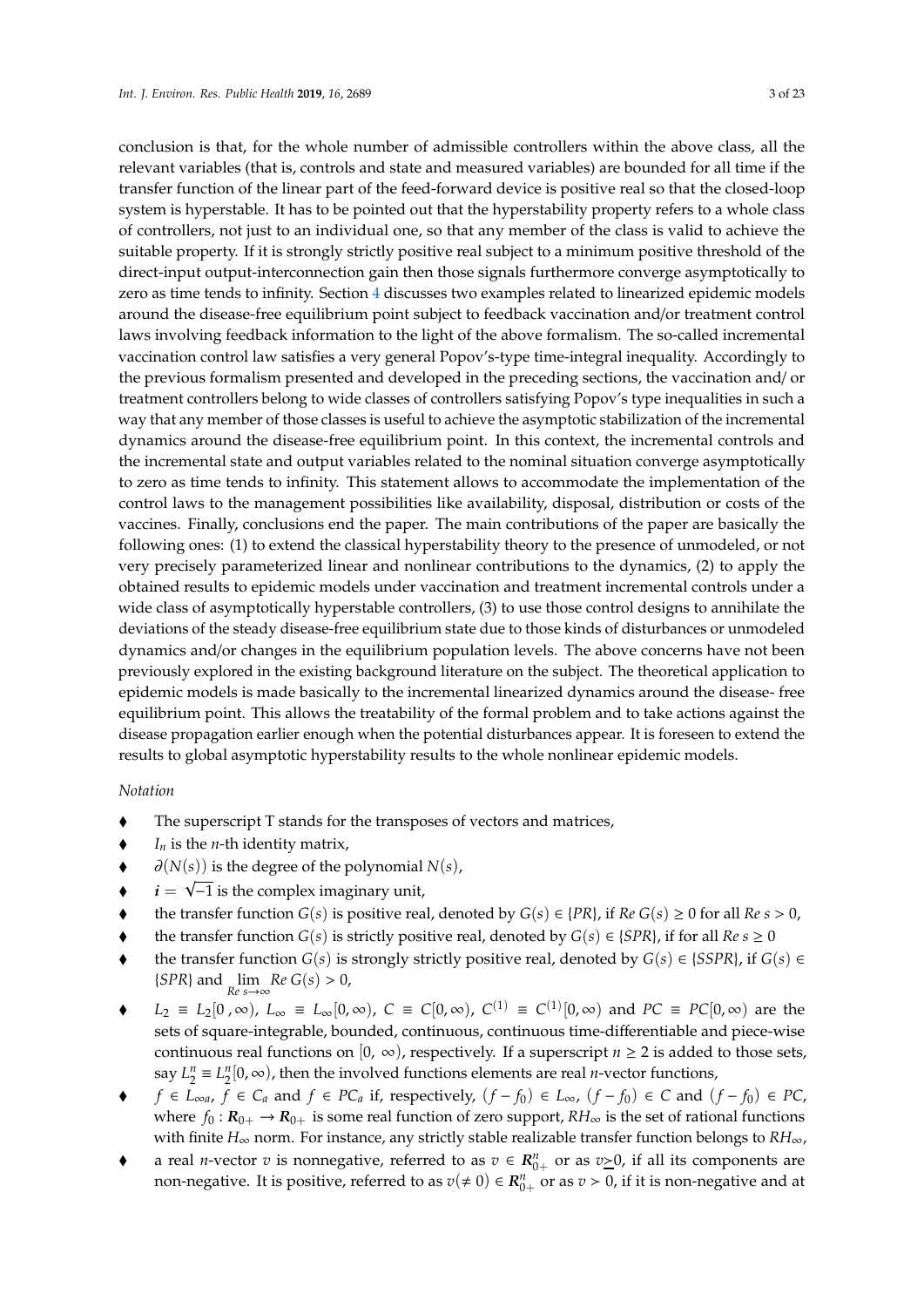least one of its components is positive. It is strictly positive, referred to as  $v \in R^n_+$  or as  $v \gg 0$ , if all its components are positive. Note that  $v \gt 0 \Rightarrow v > 0 \Rightarrow v \ge 0$ . A real  $n \times m$ –matrix *A* is nonnegative, referred to as  $A \in \mathbb{R}_{0+}^{n \times m}$  or as  $A \ge 0$ , if all its entries are non-negative. It is positive, referred to as  $A(\neq 0) \in \mathbb{R}_{0+}^{n \times m}$  or as  $A > 0$ , if it is non-negative and at least one of its entries is positive. It is strictly positive, referred to as  $A \in \mathbb{R}^{n \times m}_{+}$  or as  $A \gg 0$ , if all its entries are positive. Note that  $A \rightarrow 0 \Rightarrow A \rightarrow 0 \Rightarrow A \rightarrow 0$ ,

- a dynamic system is non-negative (positive) if all the components of their state and output trajectory solutions are non-negative (positive) for all time under non-negative initial conditions and everywhere non-negative controls. A dynamic system is externally non-negative (externally positive) if all the components of its output trajectory solutions are externally non-negative (externally positive) for all time under null initial conditions and everywhere non-negative controls,
- $M_E^{n\times n}$  is the set of square real Metzler matrices  $A=\left(a_{ij}\right)$  of *n*-th order; i.e., with all their off-diagonal entries being non-negative.

#### <span id="page-3-0"></span>**2. Positivity of the Input-Output Energy for Unforced and Forced Open-Loop-Controlled Systems**

Consider the nonlinear time-varying differential system:

$$
y(t) = G(D)u(t) + \eta(y(t), u(t))
$$
  
=  $(G_0(D) + d + \widetilde{G}(D))u(y(t)) + \eta(y(t), u(y(t)))$  (1)

where  $u(t)$  and  $y(t)$  are the input and the output, respectively,  $D = d/dt$  is the time-derivative operator, the direct input-output interconnection gain is  $d \ge 0$  and the rational functions  $G_0(D) = \frac{N_0(D)}{M_0(D)}$  $M_0(D)$ and  $G(D) = \frac{N(D)}{M(D)}$  $\frac{N(D)}{M(D)}$  have numerator and denominator polynomials  $N(D) = N_0(D) + dM_0(D)$ ;  $M(D) =$ *M*<sub>0</sub>(*D*) subject to the degree constraints  $\partial M_0(D) > \partial N_0(D)$ ,  $\partial \widetilde{M}(D) > \partial \widetilde{N}(D)$ , namely,  $G_0(D)$  and  $\widetilde{G}(D)$ are strictly proper, and  $\partial M(D) = \partial M_0(D) = \partial N(D)$  if  $d > 0$ . Then,  $G(D) = \frac{N(D)}{D(D)}$  $\frac{N(D)}{D(D)} = \frac{N_0(D) + dD_0(D)}{D(D)}$  $\frac{D(D)}{D(D)}$ . Note that  $G(s)$  and  $G_0(s)$  are the transfer functions which model the linear part, where "s" is the Laplace transform argument which is formally identical to the time-derivative operator  $D = d/dt$ . In particular,  $G_0(s)$  and  $G_1(s)$  are the nominal transfer functions excluding and including the direct input-output interconnection gain *d* and excluding the (non-nominal) linear parametrical contributed disturbances given by  $G(s)$ . Note that the direct input-output interconnection gain *d* is a scalar and  $G(s)$  describes the unmodeled linear dynamics in such a way that the current linear dynamics can be of higher-order than the nominal one. The associated Fourier transforms, referred to as the corresponding frequency responses, if they exist are  $G(i\omega)$  and  $G_0(i\omega)$ , being got are by taking  $s = i\omega$  in the corresponding transfer functions, where  $\omega = 2\pi f$  is the angular frequency (given typically, in rad./sec.) and f is the oscillation frequency (given typically in Hertz, that is, cycles per second). A state-space realization of  $G_0(s)$  is  $R_0 = (A_0, b_0, c_0^T)$ , such that of  $G_1(s) = G(s) - \widetilde{G}(D) = G_0(s) + d = c_0^T(sI_n - A_0)b_0 + d$ where  $A_0 \in \mathbb{R}^{n \times n}$ ,  $b_0$ ,  $c_0 \in \mathbb{R}^n$  and  $d \in \mathbb{R}$  are the system matrix, or matrix of dynamics, control and output matrices, and input-output interconnection gain respectively. A state-space realization of the transfer function  $G_1(s)$  in (1) is  $R = (A_0, b_0, c_0^T, d)$  of state vector  $x_0(t) \in R^{n_0}$ ,  $n_0$  being the order of  $A_0$ equalizing the degree of  $D_0(s)$  and  $D(s)$  and also equalizing and number of poles of  $G(s)$  excluding possible accounting of zero-pole cancellations, if any. The state and output solution trajectories of the linear system described by  $G(s)$  are solution trajectories, under zero initial conditions  $D^{i}y_{0}(0) = 0$ for *i* = 0, 1, . . . , *n* − 1 with *D*<sup>0</sup> = 1, of the linear dynamic system of *n*th-order (the number of poles of  $G_0(s)$ ) and state  $x_0(t)$ :

$$
\dot{x}_0(t) = A_0 x(t) + b_0 u(t); \ y_0(t) = c_0^T x(t) + du(t)
$$

with  $x_0(0) = 0$  (corresponding to null initial conditions  $D^i y(0) = 0$  for  $i = 0,1,...,n-1$ ) with  $x_0:[0,\infty)\to\mathbf{R}^n$  and  $y_0:[0,\infty)\to\mathbf{R}$  being the state and output trajectory solutions for a control input  $u : [0, \infty) \to \mathbb{R}$  when the initial conditions are zero which are sometimes referred to as the zero-state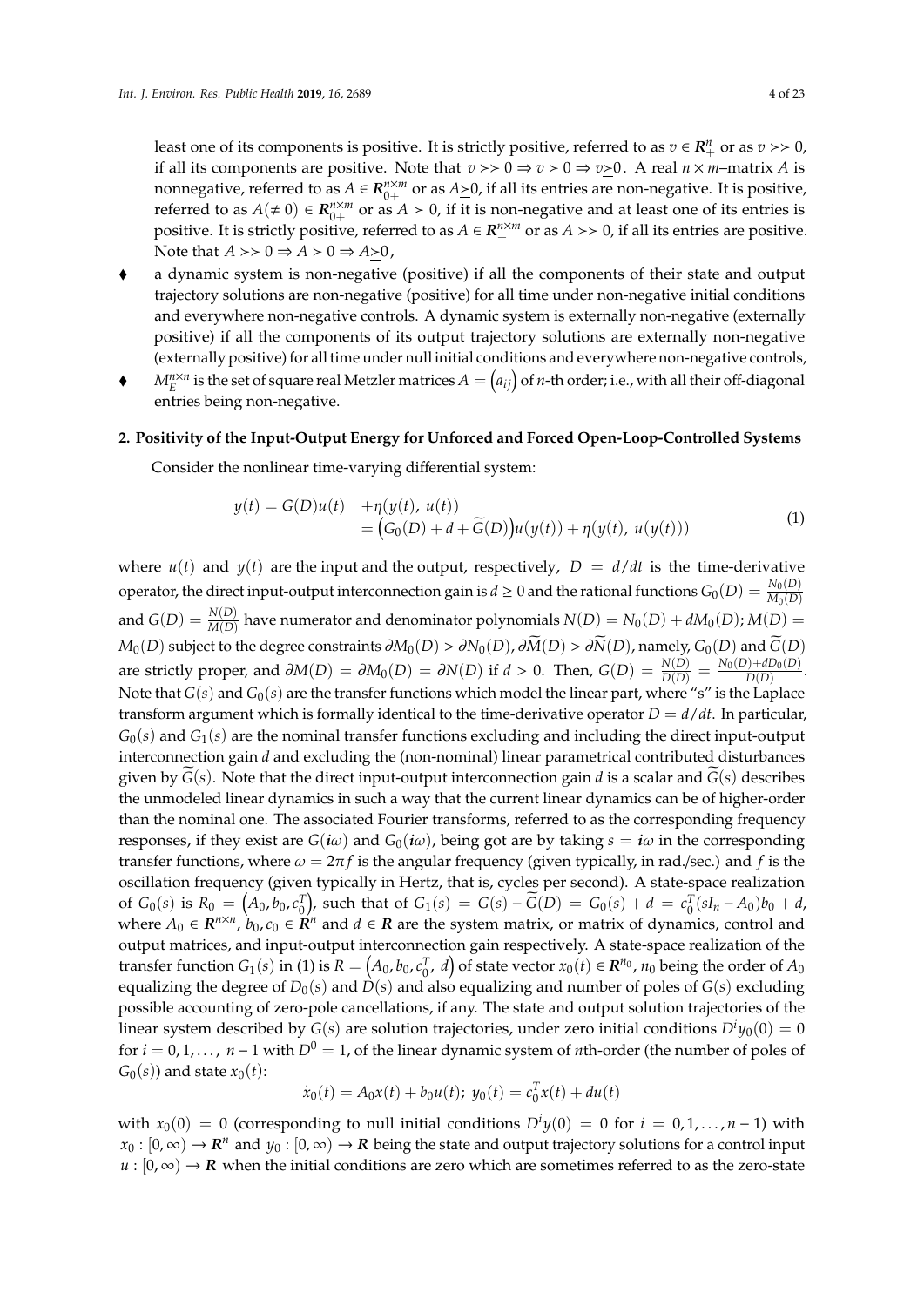and zero-output responses. Thus, the state and output solution trajectories of the linearized nominal Equation (1), associated with the transfer function *G*<sub>1</sub>(*s*), when  $x_0(0) = x_{00}$ , *G*(*s*) = 0 and  $\eta \equiv 0$  are:

$$
x_0(t) = e^{A_0t}x_{00} + \int_0^t e^{A_0(t-\tau)}b_0u(\tau)d\tau; \ y_0(t) = c_0^Te^{A_0t}x_{00} + \int_0^t c_0^Te^{A_0(t-\tau)}b_0u(\tau)d\tau +
$$
  

$$
du(t); \ \forall t \in \mathbf{R}_{0+}
$$

Similar considerations can be given for a state-space realization of  $G_0(s)$ . If the contributions of the eventually non-null linear and nonlinear perturbations are included then the state and output trajectory solutions are:

$$
x(t) = e^{At}x_0 + \int_0^t e^{A(t-\tau)}[bu(\tau) + \eta(y(\tau), u(y(\tau)))]d\tau; \ \forall t \in \mathbf{R}_{0+}
$$
  

$$
y(t) - \eta(y(t), u(y(t))) = c^T e^{At}x_0 + \int_0^t c^T e^{A(t-\tau)}bu(\tau)d\tau + du(t); \ \forall t \in \mathbf{R}_{0+}
$$
 (2)

with  $x(0) = x_0$ , where  $x(t) \in \mathbb{R}^n$ ,  $n > n_0$  being the total added number of poles of  $G(s)$  and  $\overline{G}(s)$  without excluding the accounting of potential zero-pole cancellations, if any, and  $R = (A, b, c, d)$  is a state-space realization of  $G(s) + G(s) = G_0(s) + G(s) + d$ . If the system (1) is controlled under a nonlinear outputfeedback control then the nonlinear time-varying control law will be assumed in Section [3](#page-12-0) to be of class  $\Phi_{0*}$ :

$$
u(t) = u(y(t), t) = -\phi(y(t), t)
$$
\n(3)

where  $\phi \in \Phi_{0*}$ , with  $\Phi_{0*} = \cup_{\gamma \in R_{0+}} \Phi_{0\gamma}$  being the class of hyperstable controllers, where

$$
\Phi_{0\gamma} = \left\{ \phi : \mathbf{R}_{0+} \times \mathbf{R}_{0+} \to \mathbf{R} \middle| \int_0^t \phi(y(\tau), \tau) y(\tau) d\tau \ge -\gamma > -\infty; \forall t \in \mathbf{R}_{0+} \right\}; \ \gamma \in \mathbf{R}_{0+} \tag{4}
$$

Note that if  $\phi \in \Phi_{0*}$  (that is,  $\phi \in \Phi_{0\gamma}$  for some  $\gamma \in \mathbf{R}_{0+}$ ) then  $\liminf_{t \to \infty} \int_0^t \phi(y(\tau), \tau) y(\tau) d\tau > -\infty$ . *t*→∞ The time-integral defining the set  $\Phi_{0\gamma}$  is known as Popov's inequality. Let the Fourier transforms of  $y(t)$  and  $u(t)$  be  $Y(i\omega) = F(y(t)) = \int_{-\infty}^{\infty} y(t)e^{-i\omega t}dt$  and  $U(i\omega) = F(u(t))$  with  $i = \sqrt{-1}$  is the complex imaginary unit. Let  $f : \mathbf{R} \to \mathbf{R}$ . Therefore, if the input is absolutely integrable then the zero state output is absolutely integrable as well since  $G(s) = G_0(s) + d$  is stable since  $G_0(s) \in \{PR\}$  implies that  $G(s) \in \{PR\}$  where "s" is the Laplace transform argument. Note that for the existence of the Fourier transform of a real function it suffices that it be absolutely integrable on *R*. The truncation of  $f(\tau)$  in the interval [0, *t*] is defined for any  $t \in R_{0+}$  as  $f_t(\tau) = f(\tau)$  for  $\tau \in [0, t]$  and  $f_t(\tau) = 0$  for  $\tau \in (-\infty, 0) \cup (0, \infty)$ . As a result of the sufficiency of the absolute integrability for the existence of Fourier transforms, the Fourier transform  $F_t(i\omega)$  of the truncated function  $f_t(\tau)$  on [0, *t*] always exist for any finite *t* since  $\int_0^t |f(\tau)| d\tau = \int_{-\infty}^{\infty} |f_t(\tau)| d\tau$ . Thus, the Fourier transforms of the input and output on any finite time interval always exist since those of the corresponding truncated functions always exist. The input-output energy in the interval  $[t_1, t_2]$  is defined as  $E(t_1, t_2) = \int_{t_1}^{t_2} y(\tau)u(\tau)d\tau$ .

*Assumptions*

**A1.** 
$$
|\eta(t)| \leq k_1 |u(t)| + k_2 |y(t)| + k_3 |y(t)u(t)|
$$
 for some  $k_i \in \mathbb{R}_+$   $(i = 1, 2, 3)$ \n**A2.**  $G_0(s) \in \{PR\}$  and  $\sup_{\omega \in \mathbb{R}_{0+}} \left| \widetilde{G}(i\omega) \right| \leq M_{\widetilde{G}} < \infty$ \n**A3.**  $\infty > d > \max_{\omega \in \mathbb{R}_{0+}} \left| \widetilde{G}(i\omega) \right| + k_1 - \min_{\omega \in \mathbb{R}_{0+}} \text{Re } G_0(i\omega) \geq 0$ \n**A4.**  $\sup_{0 \leq \tau \leq t} |u(\tau)| \leq \frac{1-k_2}{k_3}; \forall t \in \mathbb{R}_{0+} \text{ if } k_3 \neq 0 \text{ and } k_2 < 1.$ 

The following result relies on the positivity on any positive time interval of non-zero measure of the input-output energy  $E(0, t) = \int_0^t y(\tau)u(\tau)d\tau$  of the controlled or uncontrolled system on the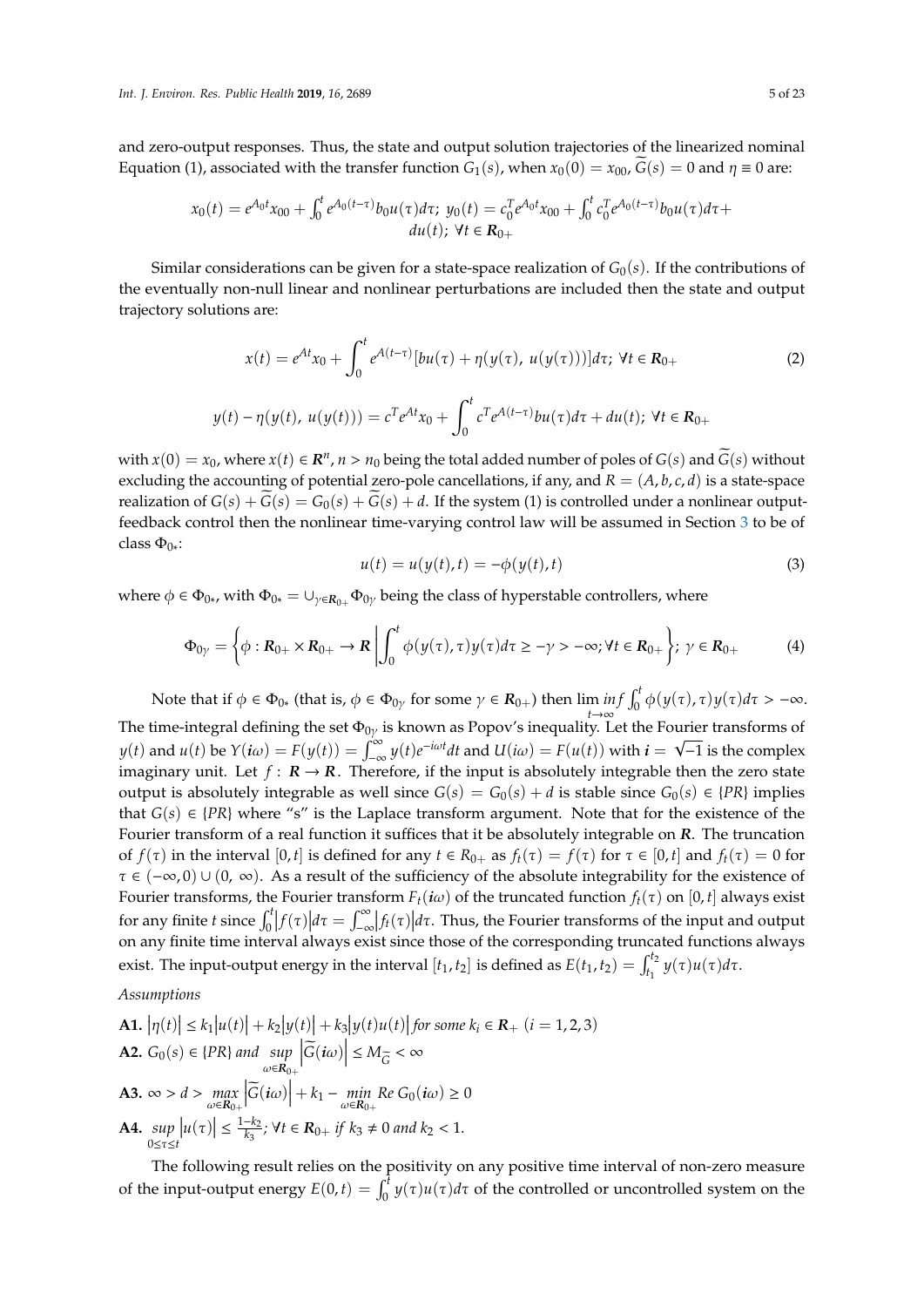time interval [0, t] under the above assumptions. It is independent of the system being in open-loop (i.e., uncontrolled with  $u \equiv 0$ ) or of the used controller if the controlled system is subject to feedback. Its proof is based on expressing equivalently the input-output energy in the frequency domain for any finite time-interval by using Parseval's theorem for the Fourier transform of the truncated input and output on such a finite interval.

**Theorem 1.** *If Assumptions A1–A4 hold then:*

$$
E(0,t) \ge \frac{\left( d + \min_{\omega \in R_{0+}} \text{Re } G_0(i\omega) - \max_{\omega \in R_{0+}} \left| \text{Re } \widetilde{G}(i\omega) \right| - k_1 \right) \int_0^t u^2(\tau) d\tau}{\left( 1 + k_2 + k_3 \sup_{0 \le \tau \le t} |u(\tau)| \right)} > 0
$$

*for any given t* ∈ *R*<sup>+</sup> *under zero initial conditions if u*(*t*) *is nonzero on some time interval of finite measure of* [0, *t*]. If  $u \equiv 0$ , or if, more generally, it has a support of zero measure, then  $E(0, t) \ge 0$ ; ∀*t* ∈  $R_{0+}$ .

*In particular, if*  $\eta \equiv 0$ *, then:* 

$$
E(0,t) \ge \left(d + \min_{\omega \in \mathbf{R}_{0+}} \text{Re } G_0(i\omega) - \max_{\omega \in \mathbf{R}_{0+}} \left| \text{Re } \widetilde{G}(i\omega) \right| \right) \int_0^t u^2(\tau) d\tau > 0
$$

*under zero initial conditions if*  $u(t)$  *is nonzero on some time interval of finite measure of* [0,*t*] *for a given t* > 0.

**Proof.** The input-output energy under zero initial conditions, i.e., the zero-sate input output- energy, that is that associated with zero initial conditions  $x_0 = 0$  of (1)) is:

$$
E(0,t) = E_{z.s.}(0,t) = \int_0^t y(\tau)u(\tau)d\tau
$$
  
\n
$$
= \int_0^t (G_0(D) + d + \widetilde{G}(D))u^2(\tau)d\tau + \int_0^t \eta(y(\tau), u(y(\tau)))u(\tau)d\tau
$$
  
\n
$$
= \int_{-\infty}^{\infty} y_t(\tau)u_t(\tau)d\tau = \int_{-\infty}^{\infty} y_t(\tau)u(\tau)d\tau = \int_{-\infty}^{\infty} y(\tau)u_t(\tau)d\tau
$$
  
\n
$$
= \frac{1}{2\pi} \int_{-\infty}^{\infty} (G_0(i\omega) + d + \widetilde{G}(i\omega))U_t(i\omega)U_t(-i\omega)d\omega
$$
  
\n
$$
+ \int_0^t \eta(y(\tau), u(y(\tau)))u(\tau)d\tau
$$
\n(5)

after using the truncated functions and Parseval's theorem. From Assumptions A1 and A2 and, since the hodograph *G*<sub>0</sub>( $i\omega$ ) has the symmetry and anti-symmetry properties: *Re G*<sub>0</sub>( $i\omega$ ) = *Re G*<sub>0</sub>( $-i\omega$ ),  $Re \ \widetilde{G}(i\omega) = Re \ \widetilde{G}(-i\omega)$ , *Im*  $G_0(i\omega) = -Im \ G_0(-i\omega)$  and  $Im \ \widetilde{G}(i\omega) = Im \ \widetilde{G}(-i\omega)$ ;  $\forall \omega \in \mathbb{R}$ , one gets:

$$
E(0,t)
$$
\n
$$
\geq \left| \frac{1}{2\pi} \right| \int_{-\infty}^{\infty} (G_0(i\omega) + d) U_t(i\omega) U_t(-i\omega) d\omega \right| - \left| \frac{1}{2\pi} \int_{-\infty}^{\infty} \widetilde{G}(i\omega) U_t(i\omega) U_t(-i\omega) d\omega \right|
$$
\n
$$
+ k_1 \int_0^t u^2(\tau) d\tau + k_2 \left| \int_0^t u(\tau) y(\tau) d\tau \right| + k_3 \left| \int_0^t y(\tau) u^2(\tau) d\tau \right|
$$
\n
$$
\geq \left| \frac{1}{2\pi} \right| \int_{-\infty}^{\infty} \left( d \tau + \min_{\omega \in \mathbb{R}_{0+}} \text{Re } G_0(i\omega) \right) U_t(i\omega) U_t(-i\omega) d\omega \right| - \left| \frac{1}{2\pi} \int_{-\infty}^{\infty} \widetilde{G}(i\omega) U_t(i\omega) U_t(-i\omega) d\omega \right|
$$
\n
$$
+ k_1 \int_0^t u^2(\tau) d\tau + k_2 \left| \int_0^t u(\tau) y(\tau) d\tau \right| + k_3 \left| \int_0^t y(\tau) u^2(\tau) d\tau \right|
$$
\n
$$
\geq \left( d + \min_{\omega \in \mathbb{R}_{0+}} \text{Re } G_0(i\omega) - \max_{\omega \in \mathbb{R}_{0+}} \left| \text{Re } \widetilde{G}(i\omega) \right| - k_1 \right) \int_0^t u^2(\tau) d\tau - k_2 \left| \int_0^t u(\tau) y(\tau) d\tau \right|
$$
\n
$$
- k_3 \left| \int_0^t y(\tau) u(\tau) d\tau \right| \sup_{0 \leq \tau \leq t} |u(\tau)|
$$
\n
$$
= \left( d + \min_{\omega \in \mathbb{R}_{0+}} \text{Re } G_0(i\omega) - \max_{\omega \in \mathbb{R}_{0+}} \left| \text{Re } \widetilde{G}(i\omega) \right| - k_1 \right) \int_0^t u^2(\tau) d\tau
$$
\n
$$
- \left( k_
$$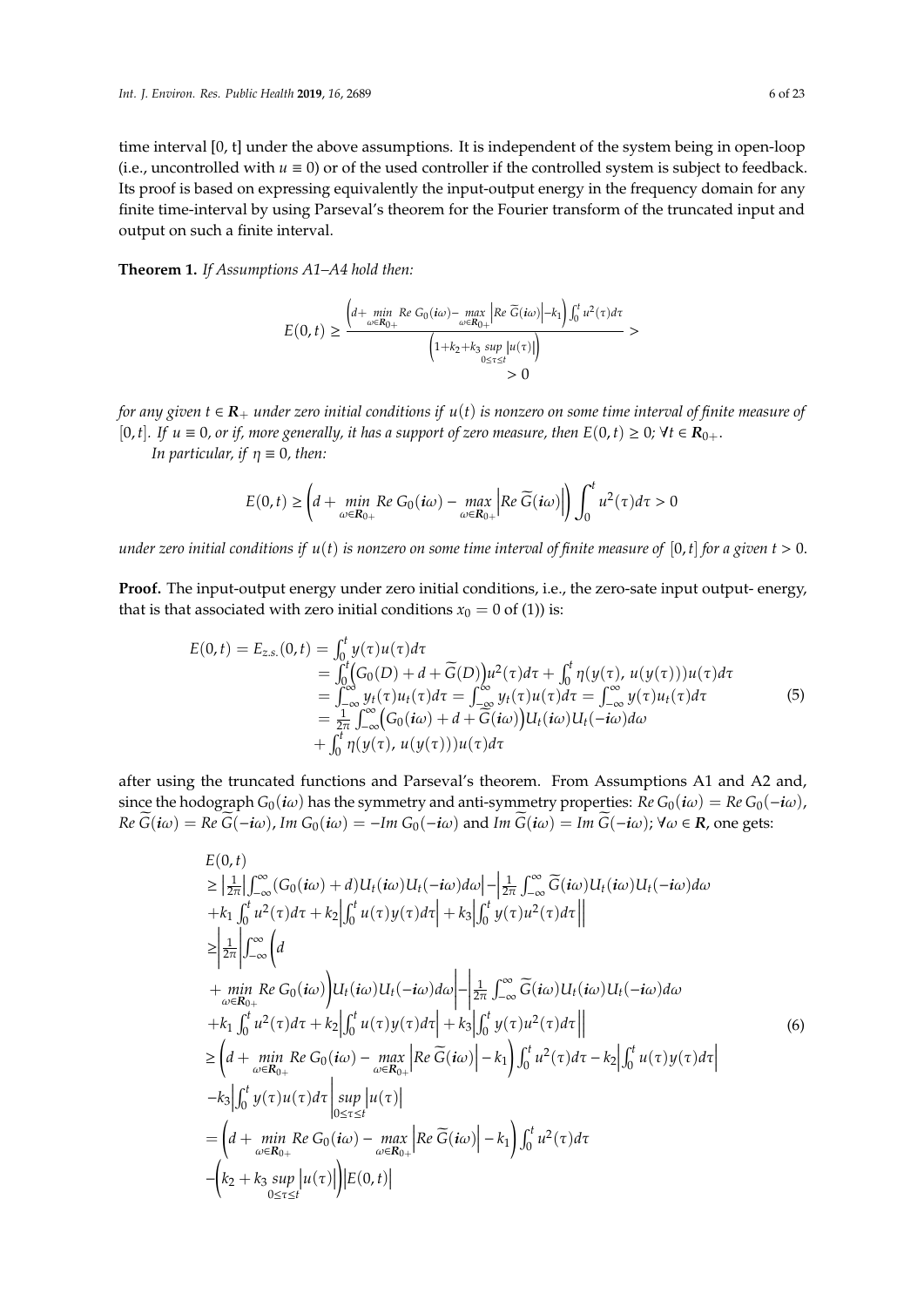since  $\min_{\omega \in R_{0+}}$  *Re*  $G_0(i\omega) \ge 0$  from Assumption A2. Then, consider two cases for each  $t \in R_{0+}$ , namely,

Case a:  $E(0, t) = |E(0, t)| \ge 0$  for a given  $t \in \mathbb{R}_+$  under any nonzero initial conditions. Then:

$$
\left(1 + k_2 + k_3 \sup_{0 \le \tau \le t} |u(\tau)|\right) E(0, t)
$$
\n
$$
\ge \left(d + \min_{\omega \in \mathbb{R}_{0+}} \text{Re } G_0(i\omega) - \max_{\omega \in \mathbb{R}_{0+}} \left|\text{Re } \widetilde{G}(i\omega)\right| - k_1\right) \int_0^t u^2(\tau) d\tau
$$
\n(7)

with  $E(0, 0) = 0$ . Thus, by Assumption A3,  $E(0, t) > 0$  for such a  $t \in \mathbb{R}_+$ .

Case b:  $E(0, t) = -|E(0, t)| < 0$  for a given  $t \in \mathbb{R}_+$  if  $u(t)$  is everywhere non-negative on  $\mathbb{R}_{0+}$  and non-zero on some time interval of finite measure of  $[0, t]$ . Then, instead of  $(7)$ , one gets from (6):

$$
-|E(0,t)| \geq \left(d + \min_{\omega \in \mathcal{R}_{0+}} \text{Re } G_0(i\omega) - \max_{\omega \in \mathcal{R}_{0+}} |\widetilde{G}(i\omega)| - k_1\right) \int_0^t u^2(\tau) d\tau
$$

$$
- \left(k_2 + k_3 \sup_{0 \leq \tau \leq t} |u(\tau)|\right) |E(0,t)|
$$

so that:

$$
\begin{aligned} \left(k_2 + k_3 \sup_{0 \le \tau \le t} |u(\tau)| - 1\right) &|E(0, t)| \\ &\ge \left(d + \min_{\omega \in \mathbb{R}_{0+}} \text{Re } G_0(i\omega) - \max_{\omega \in \mathbb{R}_{0+}} \left|\widetilde{G}(i\omega)\right| - k_1\right) \int_0^t u^2(\tau) d\tau > 0 \end{aligned} \tag{8}
$$

if  $u(t)$  is everywhere non-negative on  $R_{0+}$  and non-zero on some time interval of finite measure of [0, *t*], Thus, from Assumptions A3 and A4, since  $|E(0, t)| \ge 0$  for all  $t \in R_{0+}$ , the left-hand- side of (8) is negative so that Equation (8) yields the contradiction  $0 < 0$ . Thus Case b is impossible and  $E(0, t) > 0$ , subject to (7), for all  $t \in \mathbb{R}_+$ . On the other hand, if  $\eta \equiv 0$  then the corresponding particular part of the proof follows by taking  $k_1 = k_2 = k_3 = 0$ . The proof is complete.  $\Box$ 

**Remark 1.** *Note that if*  $G_0(s) \in \{PR\}$  *then it is analytical in*  $Re\ s \geq 0$ *, i.e., stable, that is, with all its poles in Re s* ≤ 0 *and of relative degree (i.e., the pole-zero excess number)* +1, 0,−1 *and any critically stable pole of*  $G(s)$  *(i.e., such that*  $Re s = 0$ *), if any, is single and with associated positive residue. If*  $G_0(s) \in \{SPR\}$  *then it is analytical in Re s* > 0*, i.e., strictly stable, that is, with all its poles in Re s* < 0.

**Remark 2.** If  $G_0(s) \in \{PR\}$  and  $G_0^{-1}(s)$  are both strictly stable (i.e.,  $G_0(s)$  is positive real, it has all its poles *and zeros in Re s* < 0*) and Assumption A3 holds with sufficiently large*  $d > 0$  *<i>then*  $G(s) \in \{SSPR\}$ , and it has zero relative degree.

Since a transfer function which is strongly strictly positive real is also strictly positive real and then positive real as a result, the following corollary to Theorem 1 is obvious since if  $G_0(s) \in \{SPR\}$ then it is strictly stable:

**Corollary 1.** *Theorem 1 holds, in particular, if Assumptions A1, A3 and A4 hold and, furthermore, the subsequent assumption also holds:*

**A5.**  $G_0(s) \in \{SPR\}$  and  $\widetilde{G}(s)$  is strictly stable with  $\sup_{\omega \in R_{0+}}$  $\left|\widetilde{G}(i\omega)\right| \leq M_{\widetilde{G}} < \infty.$ 

**Remark 3.** *Note that Assumption A5 is guaranteed under Assumption A6 below:*

**A6.**  $G_0(s) \in \{SSPR\}$  and  $\widetilde{G}(s)$  *is strictly stable with*  $\sup_{\omega \in \mathbf{R}_{0+}}$  $\left|\widetilde{G}(i\omega)\right| \leq M_{\widetilde{G}} < \infty.$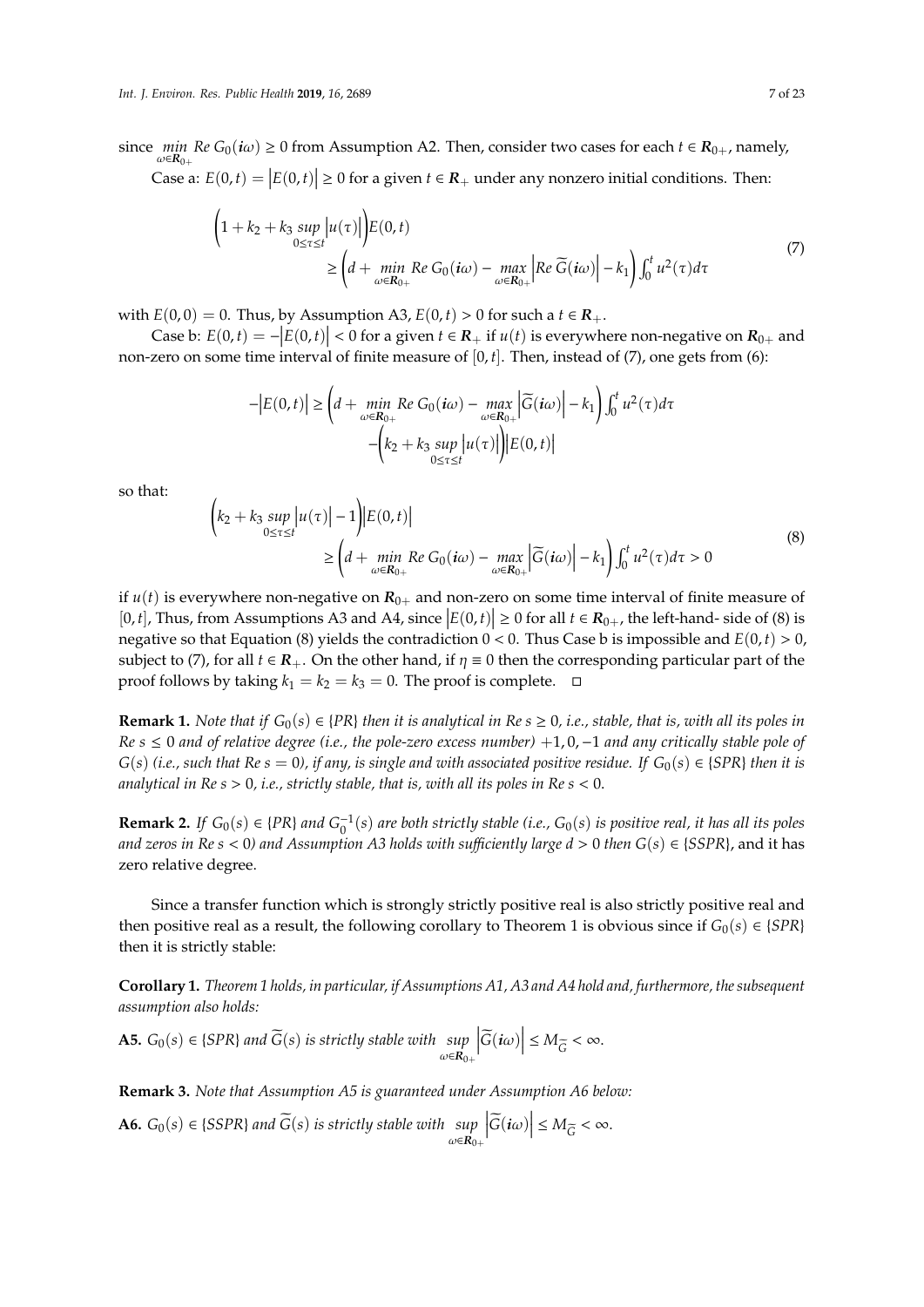**Remark 4.** *Note that if*  $G_0(s) \notin \{PR\}$  *but it is still stable, i.e., all its poles are in*  $Re\ s \leq 0$ *, then Theorem 1 can be extended under a modified Assumption A2 and a more restrictive modified Assumption A3 with a larger value of the input-output interconnection gain d as follows:*

*Assumptions*

 $\Box$ 

**A2'.**  $G_0(s)$  and  $\widetilde{G}(s)$  are stable and they have no poles at the origin **A3'.** ∞ > *d* > *k*<sub>1</sub> + *max*<sub>*ω*∈*R*<sub>0+</sub></sub>  $\left|Re\left(G_0(i\omega)+\widetilde{G}(i\omega)\right)\right|\geq 0$ 

**Theorem 2.** *If Assumptions A1, A2', A3' and A4 hold then:*

$$
E(0,t) \geq \frac{\left(d - \max_{\omega \in \mathbb{R}_{0+}} \left| Re\left(G_0(i\omega) + \widetilde{G}(i\omega)\right)\right| - k_1\right) \int_0^t u^2(\tau) d\tau}{\left(1 + k_2 + k_3 \sup_{0 \leq \tau \leq t} |u(\tau)|\right)} > 0
$$

*for any given t* > 0 *under zero initial conditions if u*(*t*) *is nonzero on some time interval of finite measure of* [0, *t*]. If *u* ≡ 0 *for all time then*  $E(0, t) \ge 0$ *;*  $\forall t \in \mathbb{R}_{0+}$ .

**Outline of Proof.** It is similar to that of Theorem 1 with the proposed changes in the assumptions which lead to direct modifications in the appropriate equations of the proof by noting that

$$
\left(1-k_2-k_3\sup_{0\leq\tau\leq t}\left|u(\tau)\right|\right)E(0,t)\geq\left(d+\min_{\omega\in R_{0+}}\text{Re}\ G_0(i\omega)-\max_{\omega\in R_{0+}}\left|\text{Re}\widetilde{G}(i\omega)\right|-k_1\right)\int_0^t u^2(\tau)d\tau.
$$

 ${\bf Remark~5.}$  *Note that Assumption A3 requires that*  $\big|\widetilde{G}(i\omega)\big|$  *be small enough and, in particular, its resonance peak has to satisfy the constraints:*

$$
\max\left(\max_{\omega\in R_{0+}}\left|Re\ \widetilde{G}(i\omega)\right|, \min_{\omega\in R_{0+}}Re\ G_0(i\omega)-k_1\right)\leq \max_{\omega\in R_{0+}}\left|\widetilde{G}(i\omega)\right|
$$

**Remark 6.** *Note that if*  $G_0(s) \in \{SPR\}$  *then Assumption A2 holds, i.e.,*  $G_0(s) \in \{PR\}$  *and Theorem 1 still holds under Assumptions A1–A4 with this more restrictive condition of Assumption A2*

Note that Theorem 1 establishes that the zero-state input-output energy on a nonzero finite time interval [0, *t*] is positive under Assumption A1–A4 if the input is nonzero on some subinterval of nonzero measure. The following result relies on weakening Assumption A4 if the input converges to zero and it is bounded on  $[0, \infty)$  concluding in the non-negativity of the input-output energy on any time interval  $[t_1, t_2]$  of nonzero measure.

**Theorem 3.** *If Assumptions A1–A3 hold with*  $k_2 < 1$ ,  $u : \mathbf{R}_{0+} \to \mathbf{R}$  *is everywhere bounded on its definition domain, i.e.,*  $u \in L_{\infty}$ *, and*  $u(t) \to 0$  *as*  $t \to \infty$  *then:* 

$$
E_{z.s.}(t_1, t) \ge \frac{\left(d + \min_{\omega \in \mathbb{R}_{0+}} \text{Re } G_0(i\omega) - \max_{\omega \in \mathbb{R}_{0+}} \left| \text{Re } \widetilde{G}(i\omega) \right| - k_1\right) \int_0^t u^2(\tau) d\tau}{\left(1 + k_2 + k_3 \sup_{0 \le \tau \le t} |u(\tau)|\right)} \ge 0
$$

*for any*  $t > t_1$  *for any given*  $t_1 \in \mathbb{R}_{0+}$ *. The result holds also if Assumptions A1–A3 hold with*  $k_2 < 1$  *and*  $u \in PC \cap L_2$ .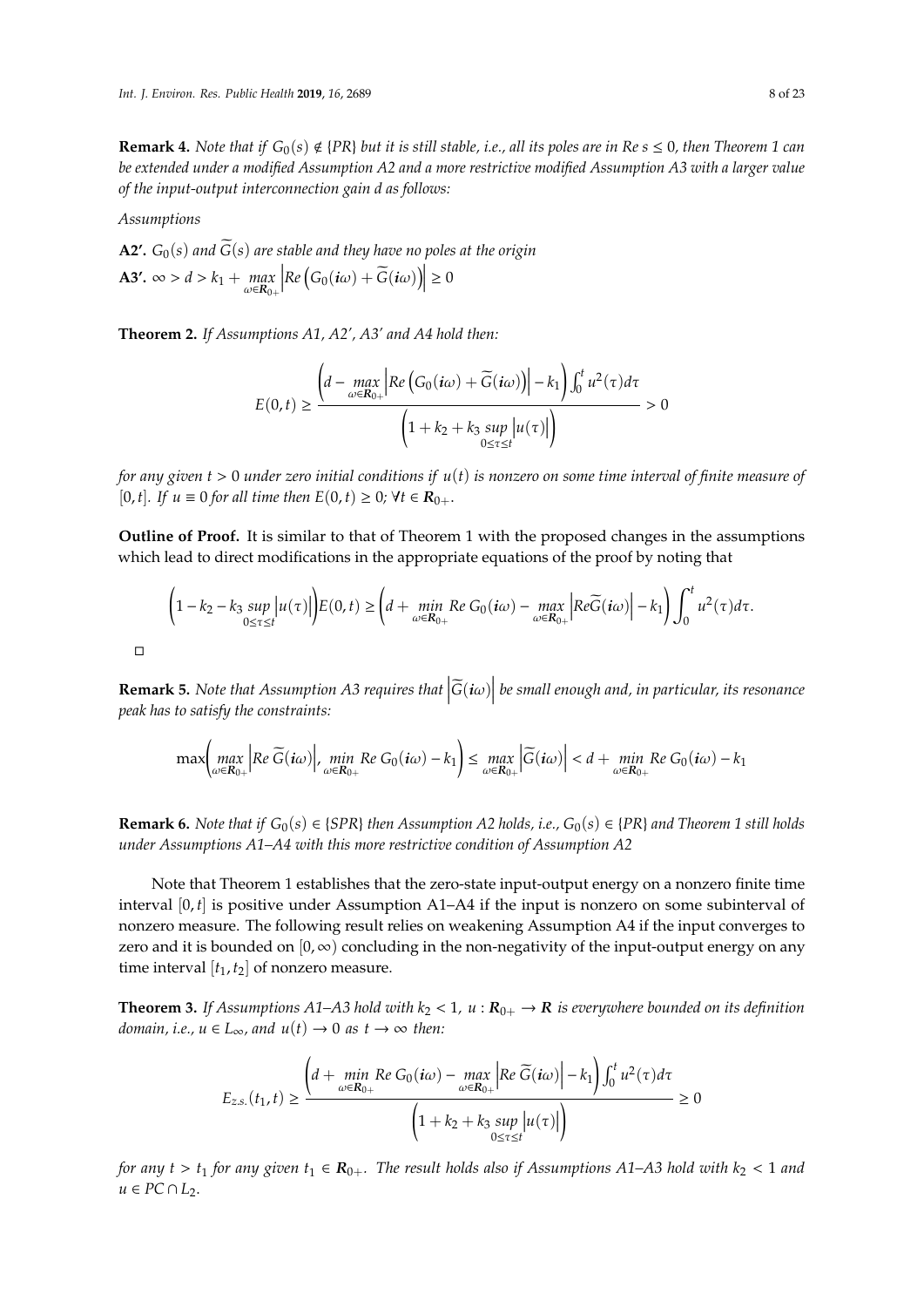**Proof.** Assume that the initial conditions are neglected. Then, the zero-state input-output energy on the time interval of nonzero measure [ $t_1$ ,  $t$ ] for any given  $t_1 \in \mathbb{R}_{0+}$  is after generalizing (5):

$$
E_{z.s.}(t_1, t) = \int_{t_1}^t y(\tau)u(\tau)d\tau = \int_{-\infty}^{\infty} y(\tau)u_{[t_1, t)}(\tau)d\tau = \int_{t_1}^t (G_0(D) + d + \widetilde{G}(D))u^2(\tau)d\tau + \int_{t_1}^t \eta(y(\tau), u(y(\tau)))u(\tau)d\tau = \frac{1}{2\pi} \int_{-\infty}^{\infty} (G_0(i\omega) + d + \widetilde{G}(i\omega))U_{[t_1, t)}(i\omega)U_{[t_1, t)}(-i\omega)d\omega + \int_{t_1}^t \eta(y(\tau), u(y(\tau)))u(\tau)d\tau
$$
(9)

where the truncation  $f_{[t_1,t]} = f(t)$ ;  $\forall t \in [t_1, t]$  and  $f(t) = 0$  for  $t \notin [t_1, t]$  and any given  $t_1 \in R_{0+}$  is used. Since  $k_2 < 1$  and  $u : \mathbf{R}_{0+} \to \mathbf{R}$  is bounded with  $u(t) \to 0$  as  $t \to \infty$  then there exists a finite  $t^* \in \mathbf{R}_{0+}$ such that *sup*  $|u(\tau)| < \frac{1-k_2}{k_3}$  $\frac{-\kappa_2}{k_3}$ . Then one gets that:

$$
t^*\leq \tau'<\infty
$$

$$
\begin{aligned} \left(k_2 + k_3 \sup_{t^* \leq \tau \leq t} \left|u(\tau)\right| - 1\right) &|E(0, t)| \\ &\geq \left(d + \min_{\omega \in \mathbb{R}_{0+}} \text{Re } G_0(i\omega) - \max_{\omega \in \mathbb{R}_{0+}} \left| \text{Re } \widetilde{G}(i\omega) \right| - k_1\right) \int_{t^*}^t u^2(\tau) d\tau > 0 \end{aligned} \tag{10}
$$

cannot hold for any  $t \in [t^*, \infty)$  (see Case b in the proof of Theorem 1), and then:

$$
\left(1 + k_2 + k_3 \sup_{t^* \leq \tau \leq t} |u(\tau)|\right) E(0, t)
$$
\n
$$
\geq \left(d + \min_{\omega \in R_{0+}} \text{Re } G_0(i\omega) - \max_{\omega \in R_{0+}} \left| \text{Re } \widetilde{G}(i\omega) \right| - k_1 \right) \int_{t^*}^t u^2(\tau) d\tau
$$
\n(11)

(see Case a in the proof of Theorem 1). On the other hand, note that if  $u \in PC \cap L_2$  then  $u \in L_\infty$  and  $u(t) \rightarrow 0$  as  $t \rightarrow \infty$  and the result still holds.  $\square$ 

The subsequent results establish that if the linear part of the system is externally positive then the positivity of the input-output energy through time is kept even under any non-negative initial conditions.

**Corollary 2.** If Assumptions A1–A4 hold and, in addition, a state-space realization  $R = (A, b, c, d)$  of  $G(s) + \widetilde{G}(s)$  *is externally positive (or, alternatively, a state-space realization of*  $G(s) + \widetilde{G}(s) - d$  *is externally positive and*  $d \ge 0$ *) and*  $\eta$ :  $R_{0+} \times R_{0+} \times [0,t) \to R_{0+}$ , then  $E(0,t) \ge 0$ ;  $\forall t \in R_+$  provided that  $x_0 \ge 0$  and *u*(*t*) ≥ 0*;*  $\forall$ *t* ∈  $R_{0+}$ .

**Proof.** It follows that the input-output energy  $E(0, t)$  on [0, *t*] consists of its jointly unforced contribution  $E_u(0,t)$  and its forced contribution  $E_f(0,t)$  corresponding to zero initial conditions:

$$
E(0,t) = \int_0^t y(\tau)u(\tau)d\tau = E_u(0,t) + E_f(0,t); \ \forall t \in \mathbf{R}_{0+}
$$
\n(12)

where:

$$
E_u(0,t) = c^T \int_0^t e^{A\tau} x_0 u(\tau) d\tau; \ \forall t \in \mathbf{R}_{0+}
$$
\n(13)

$$
E_f(0, t) = c^T \int_0^t \int_0^{\tau} e^{A(\tau - \sigma)} \left[ bu(\sigma) + \eta(y(\sigma), u(y(\sigma))) \right] u(\sigma) d\sigma d\tau + d \int_0^t u^2(\tau) d\tau; \ \forall t \in \mathbb{R}_{0+}
$$
 (14)

Note that  $E_u(0,t) \geq 0$  and  $E_f(0,t) \geq 0$ ,  $\forall t \in \mathbb{R}_{0+}$  from Theorem 1for any nonzero input on some subinterval of [0, *t*] of nonzero measure since  $\eta$  :  $R_{0+} \times R_{0+} \times [0,t] \to R_{0+}$  and the state-space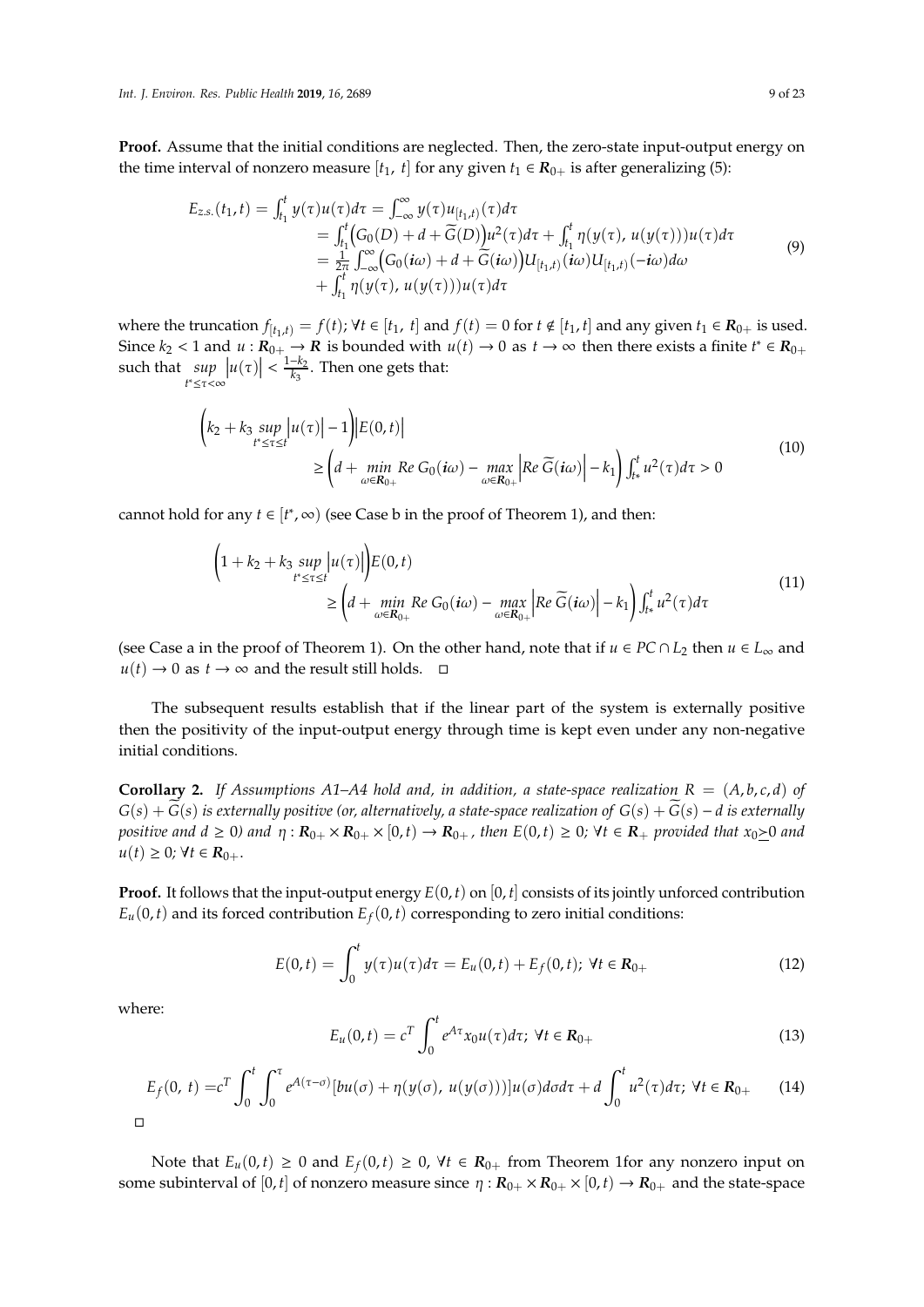realization  $R = (A, b, c, d)$  of the transfer function  $G(s) + \widetilde{G}(s)$  is externally positive what implies that  $c^T e^{At} b + d > 0$ ;  $\forall t \in R_{0+}.$ 

**Corollary 3.** If Assumptions A1, A2', A3'and A4 hold and, in addition, a state-space realization  $R = (A, b, c, d)$  $\sigma$ *f*  $G(s) + G(s)$  *is externally positive (or, alternatively, a state-space realization of*  $G(s) + G(s) - d$  *is externally positive and*  $d \ge 0$ *) and*  $\eta$ :  $R_{0+} \times R_{0+} \times [0,t] \to R_{0+}$  *then the system is externally positive then*  $E(0,t) \ge 0$ *; ∀t* ∈  $R_+$  *under any initial output conditions*  $x(0) = x_0$ >0 *provided that*  $u(t) \ge 0$ *;*  $\forall t \in R_{0+}$ .

**Remark 7.** Note that Assumption A2' is satisfied in particular if  $G_0(s)$  and  $\tilde{G}(s)$ are stable with no poles at the  $\sigma$  *origin which guarantees that*  $\left|Re\left(G_0(i\omega)+\widetilde{G}(i\omega)\right)\right|$  *<i>is finite and*  $\sup_{\omega\in\mathcal{R}_0}$  $ω∈R_0+$  $|\widetilde{G}(i\omega)| \leq M_{\widetilde{G}} < \infty$ . However, the key

*constraint to ensure the input-output energy positivity is not the stability of the transfer functions but the absence of poles at the origin of those transfer functions. The following theorem states results on boundedness of the relevant signals and global stability of the open-loop system; i.e., in the case when the control is not generated via the feedback of the form (3) and (4):*

**Theorem 4.** *The following properties hold:*

(*i*) Assume that  $\sup_{0 \le t < \infty} |u(t)|$ ≤ *m<sup>u</sup>* < 1−*k*<sup>2</sup>  $\frac{-\kappa_2}{k_3}$  and that  $G(s)$  and  $G(s)$  are stable transfer functions.

*If*  $u: \mathbf{R}_{0+} \to \mathbf{R}$  *is, furthermore, square-integrable, satisfying*  $\int_0^\infty u^2(\tau) d\tau \leq M_u^2 < \infty$ *, then*  $y(t)$  *is uniformly bounded on R*0+ *for any given initial conditions according to:*

$$
\left|y(t)\right| \leq \frac{1}{1-k_2-k_3m_u} \times \left(\sqrt{K_0}\left(\sqrt{K_0}\left|c_0^T x_{00}\right| + \left|c_0^T b_0\right|M_u\right| + \sqrt{\widetilde{K}}\left(\sqrt{\widetilde{K}}\left|\widetilde{c}^T \widetilde{x}_{00}\right| + \left|\widetilde{c}^T \widetilde{b}\right|M_u\right) + (k_1+d)m_u\right); \forall t \in \mathbb{R}_{0+}
$$

where  $R = \left(c^T, A, b, d\right)$ ,  $R_0 = \left(c_0^T, A_0, b_0, d\right)$  and  $\widetilde{R} = \left(\widetilde{c}^T, \widetilde{A}, \widetilde{b}\right)$  are state space realizations of  $G(s)$ ,  $G_0(s)$  and  $\widetilde{G}(s)$ , respectively, and  $||e^{A_0t}|| \leq K_0e^{-\rho_0t} = K_0$  and  $||e^{\widetilde{A}t}|| \leq \widetilde{K}e^{-\widetilde{\rho}t} = \widetilde{K}$  for some real constants  $K_0 \geq 1$ ,  $\widetilde{K} \geq 1$ ,  $\rho_0 = \widetilde{\rho} = 0$  and;  $\forall t \in \mathbf{R}_{0+}$  and  $x_{00} = x_0(0) \in \mathbb{R}^{n_0}$  and  $\widetilde{x}_{00} = \widetilde{x}_0(0) \in \mathbb{R}^{\widetilde{n}_0}$  are the respective initial states of R and  $R_0$ .

 $\left| \begin{array}{l}\n\mathbf{u}(t) & \text{if } t \leq m \\ \n\mathbf{u}(t) & \text{if } t \leq m \end{array} \right| \leq m_u < \frac{1 - k_2}{k_3}$ 0≤*t*<∞  $\frac{-\kappa_2}{k_3}$  and that  $G(s)$  and  $G(s)$  are strictly stable transfer functions. *Then, y*(*t*) *is uniformly bounded on R*0<sup>+</sup> *for any given finite initial conditions according to:*

$$
\begin{split} \left|y(t)\right| &\leq \tfrac{1}{1-k_2-k_3m_u} \Big( \left| c_0^T e^{A_0 t} x_{00}\right| + \left| \overline{c}^T e^{\widetilde{A}t} \widetilde{x}_{00}\right| + \left( \left| c_0^T b_0 \right| \tfrac{K_0}{\rho_0} + \left| \overline{c}^T \widetilde{b} \right| \tfrac{\widetilde{K}}{\rho} + (k_1 + d) \right) m_u \Big) \\ &\leq \tfrac{1}{1-k_2-k_3m_u} \Big( K_0 \Big( \left| c_0^T x_{00}\right| + \left| c_0^T b_0 \right| \tfrac{m_u}{\rho_0} \Big) + \widetilde{K} \Big( \left| \overline{c}^T \widetilde{x}_{00}\right| + \left| \overline{c}^T \widetilde{b} \right| \tfrac{m_u}{\rho} \Big) + (k_1 + d) m_u \Big); \ \forall t \in \mathbb{R}_0 + \\ &\limsup_{t \to \infty} y(t) |(|c_0^T b_0| \tfrac{K_0}{\rho_0} + |\overline{c}^T \widetilde{b}| \tfrac{\widetilde{K}}{\rho} + (k_1 + d)) \tfrac{m_u}{1-k_2-k_3m_u} \end{split}
$$

*(iii)*  $y(t)$  *is uniformly bounded on*  $\mathbf{R}_{0+}$  *for any given finite initial conditions if*  $d = k_1 = k_3 = 0$  *and*  $k_2$  < 1 *for any control u*  $\in$  *L*<sub>2</sub> *if*  $G(s) = G_0(s) + d$  *and*  $G(s)$  *are strictly stable transfer functions satisfying:* 

$$
\begin{split} \left|y(t)\right| &\leq \frac{1}{1-k_{2}} \Big( \left| c_{0}^{T} e^{A_{0}t} x_{00}\right| + \left| \overline{c}^{T} e^{\overline{A}t} \overline{x}_{00}\right| + \left( \left| c_{0}^{T} b_{0}\right| \frac{K_{0}}{\rho_{0}} + \left| \overline{c}^{T} \overline{b} \right| \frac{\overline{K}}{\rho} \Big) M_{u} \right) \\ &\leq \frac{1}{1-k_{2}} \Big( K_{0} \Big( \left| c_{0}^{T} x_{00}\right| + \left| c_{0}^{T} b_{0}\right| \frac{M_{u}}{\rho_{0}} \Big) + \overline{K} \Big( \left| \overline{c}^{T} \overline{x}_{00}\right| + \left| \overline{c}^{T} \overline{b} \right| \frac{M_{u}}{\rho} \Big) \Big); \ \forall t \in \mathbf{R}_{0+} \\ &\limsup_{t \to \infty} y(t) \big( \left| c_{0}^{T} b_{0}\right| \frac{K_{0}}{\rho_{0}} + \left| \overline{c}^{T} \overline{b} \right| \frac{\overline{K}}{\rho} \big) \frac{M_{u}}{1-k_{2}} \end{split}
$$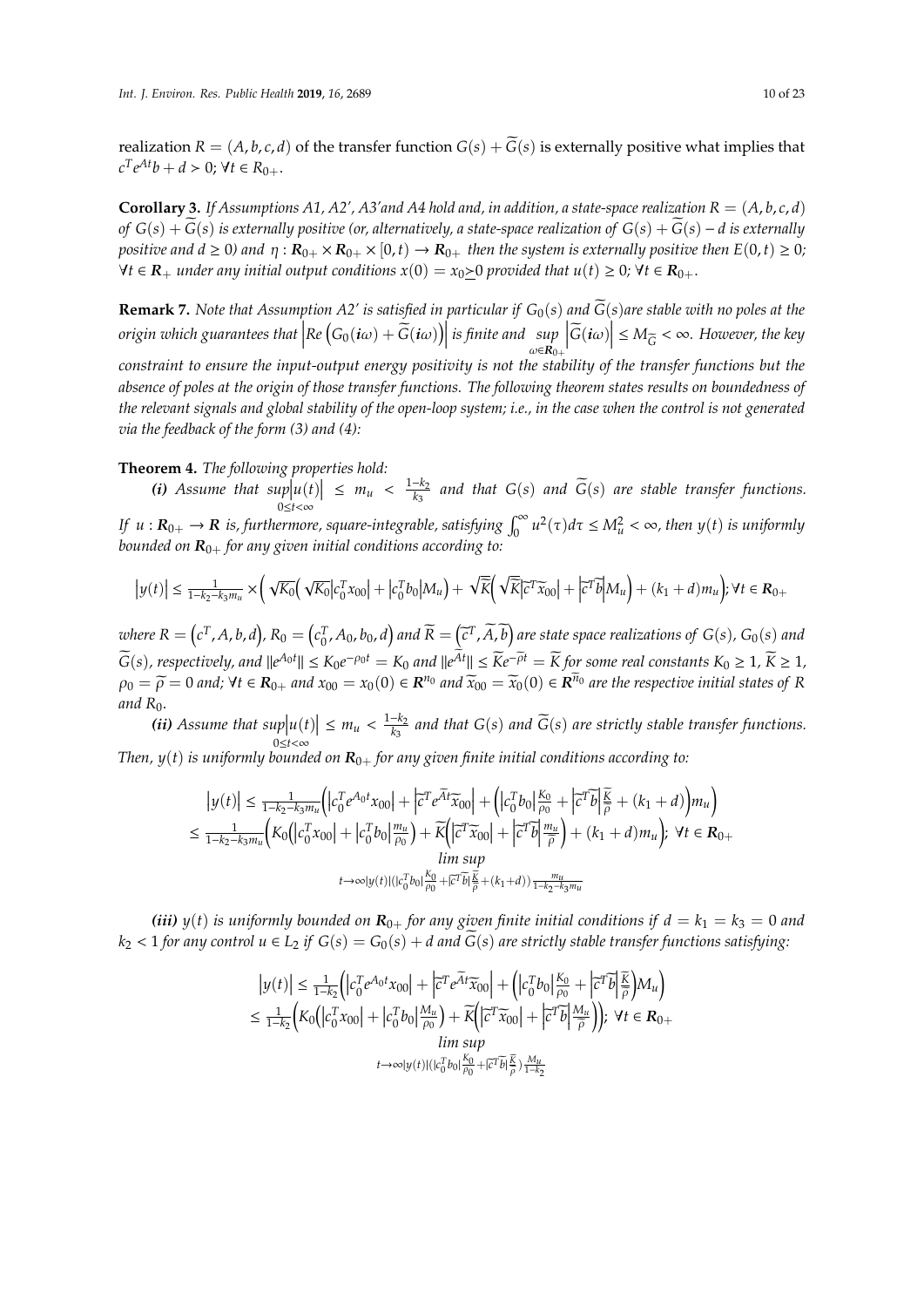*If the input is jointly uniformly bounded and square-integrable with*  $sup[u(t)] \le m_u$  *and*  $\int_0^\infty u^2(\tau) d\tau \le$ 0≤*t*<∞  $M_u^2<+\infty$  then an asymptotic absolute output upper-bound being irrespective of the initial conditions is:

$$
\limsup_{t\to\infty}|y(t)|(|c_0^Tb_0|\frac{K_0}{\rho_0}+|\widetilde{c}^T\widetilde{b}|\frac{\widetilde{K}}{\widetilde{\rho}})\frac{\overline{M}_u}{1-k_2}
$$

*with*  $\overline{M}_u = max(m_u, M_u)$ . If, in addition,  $k_3 \neq 0$  and provided that  $\overline{M}_u < \frac{1-k_2}{k_3}$  $\frac{-\kappa_2}{k_3}$  then

$$
\limsup_{t\to\infty}|y(t)|(|c_0^T b_0|\frac{k_0}{\rho_0}+|\overline{c}^T \widetilde{b}|\frac{\widetilde{K}}{\rho})\frac{\overline{M}_u}{1-k_2-k_3\overline{M}_u}
$$

*(iv) If Assumption A1 holds,*  $k_2 < 1$  *and*  $u \in L_2$  *then*  $|y| - |\eta|$  $|y, \eta, |y - \eta| \in L_2$  *for any finite initial conditions. If, furthermore,*  $G_0(s)$  *and*  $\widetilde{G}(s)$  *are strictly stable then*  $x \in L_2^n$ .

*(v)* If Assumption A1 holds,  $k_2 < 1$  and  $u \in L_2$  and sup *t*≥*t<sup>a</sup>*  $|u(t)| \leq +\infty$  for some finite  $t_a \in \mathbf{R}_{0+}$  then

 $||y| - |\eta||, y, \eta, |y - \eta|,$  ||x|| ∈ *L*<sub>2</sub> for any finite initial conditions and their supreme are bound on a connected time *interval of infinite measure. Explicitly, one has:*

$$
||y_{\infty}|| \le \frac{m_u(||\overline{G}||_{\infty} + k_1)}{1 - k_2 - k_3 m_u} + K_1; ||y_2|| \le \frac{(||\overline{G}||_{\infty} + k_1)}{1 - k_2 - k_3 m_u} M_u + K_2
$$

*for some*  $0 \le K_i = K_i(x_0) < +\infty$ ;  $i = 1, 2$ , where  $\overline{G}(s) = G(s) + \widetilde{G}(s)$ .

**Proof.** One gets from (1) that:

$$
\begin{split} |y(t)| &= \left| c^T e^{At} x_0 \right| + \left| c^T \int_0^t e^{A(t-\tau)} b u(\tau) d\tau \right| + \left| \eta(t) \right| \\ &\le \left| c^T e^{At} x_0 \right| + \left| c^T \int_0^t e^{A(t-\tau)} b u(\tau) d\tau \right| + k_1 |u(t)| + k_2 |y(t)| \\ &+ k_3 |y(t)u(t)| \\ &\le \left| c_0^T e^{A_0 t} x_{00} \right| + \left| \overline{c}^T e^{\widetilde{A}t} \overline{x}_{00} \right| + \left| c_0^T \int_0^t e^{A_0 (t-\tau)} b_0 u(\tau) d\tau \right| \\ &+ \left| \overline{c}^T \int_0^t e^{\widetilde{A} (t-\tau)} b u(\tau) d\tau \right| + (k_1 + d) |u(t)| + k_2 |y(t)| + k_3 |y(t)u(t)| \end{split} \tag{15}
$$

Since *sup* 0≤*t*<∞  $|u(t)| \leq m_u < \frac{1-k_2}{k_3}$  $\frac{-k_2}{k_3} < \infty$  and  $A_0$  and  $\widetilde{A}$  are critically stable matrices then  $||e^{A_0 t}|| \le$  $K_0e^{-\rho_0t} = K_0$  and  $||e^{\tilde{A}t}|| \leq \tilde{K}e^{-\tilde{\rho}t} = \tilde{K}$  for some real constants  $K_0 \geq 1$ ,  $\tilde{K} \geq 1$ ,  $\rho_0 = \tilde{\rho} = 0$  and; *∀t* ∈  $R_{0+}$ , and since  $k_2 + m_k k_3$  < 1, one gets the result after using twice in the above expression (15) the Cauchy-Schwarz inequality for integration of a product of real square-integrable functions  $\int_0^t f(\tau)g(\tau)d\tau \leq \left(\int_0^t f^2(\tau)d\tau\right)^{1/2} \left(\int_0^t g^2(\tau)d\tau\right)^{1/2}$ . Then, Property (i) follows directly. On the other hand, if  $G(s)$  and  $\widetilde{G}(s)$  are stable transfer functions then  $A_0$  and  $\widetilde{A}$  are stability matrices, so that  $||e^{A_0t}|| \leq K_0e^{-\rho_0t}$  and  $||e^{\tilde{A}t}|| \leq \tilde{K}e^{-\tilde{\rho}t}$  for some real constants  $K_0 \geq 1$ ,  $\tilde{K} \geq 1$ ,  $\rho_0 > 0$  and  $\tilde{\rho} > 0$ ;  $\forall t \in \mathbb{R}_{0+}$ . If, furthermore, the control input is uniformly bounded, but not necessarily square-integrable, subject  $\left| \int_0^{\infty} \frac{1 - k_2}{k_3} dx = m_u < \frac{1 - k_2}{k_3}$  $0 \le t < ∞$ <br>with  $\int_0^\infty u^2(\tau) d\tau \le M_u^2 < ∞$ , one gets the first part of Property (iii) by using the Cauchy-Schwartz  $\frac{-k_2}{k_3}$ , one gets Property (ii) from (15). Also, if  $d = k_1 = k_3 = 0$ ,  $k_2 < 1$  and  $u \in L_2$ inequality in the integrals of (15). Its last part follows directly by inspecting the limit superior when the input is jointly uniformly bounded and square-integrable. Finally, we have to prove Properties (iv)–(v). Note that if  $u \in L_2$  then  $|y| - |\eta|$  $\epsilon$  *L*<sub>2</sub> from (2). Several cases can arise "a priori" for the square-integrability or not of *y* and  $\eta$ , namely, Case 1:  $\eta \in L_2$ ,  $y \in L_2$ . The claim is proved. Case 2:  $\eta \notin L_2$ then  $y \notin L_2$ , since otherwise  $|y| - |\eta|$  $\not\in L_2$ . Case 3:  $y \notin L_2$ , then  $\eta \notin L_2$ , since otherwise  $|y| - |\eta|$  $\vert \notin L_2.$ Cases 2 and 3 are similar in the sense that both  $\eta$ ,  $y \notin L_2$  if both  $\eta$ ,  $y \in L_2$ . On the other hand, since  $u \in L_2$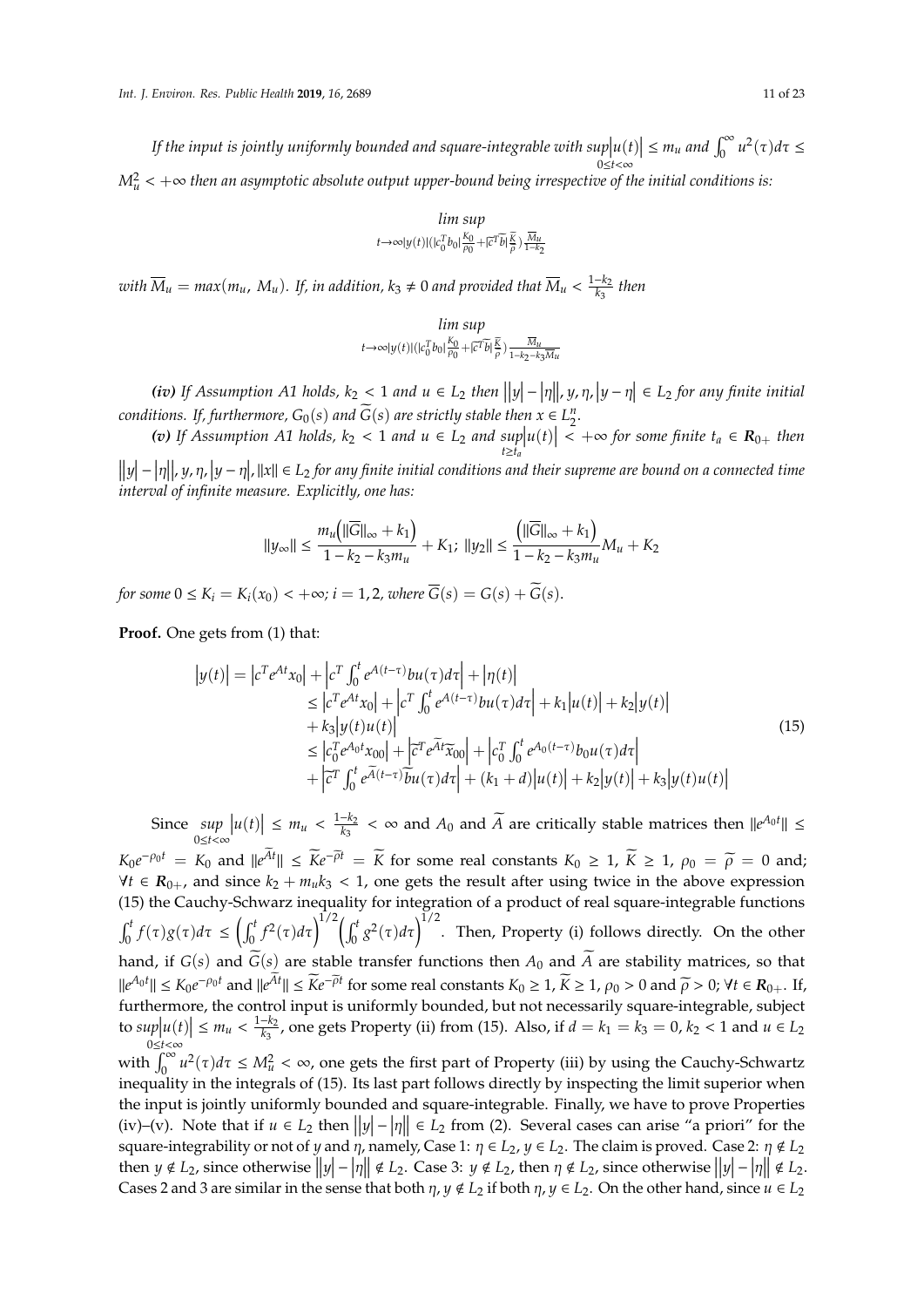either  $u(t) \to 0$  as  $t \to \infty$  except, at most, on a finite or infinite set of isolated time instants of finite *jump* discontinuities  $t_j$  ∈  $\{t_k\}_{k \in \mathbb{Z}_{0+}}$  or  $u(t)$  → 0 as  $t$  → ∞ except, at most, on a finite set of isolated time instants of Dirac jump discontinuities or a combination of both situations can arise. We now discuss the rebuttal of the above Case 2 by using contradiction arguments. It follows from (2) and Assumption A1 that:

$$
||y(t)| - |\eta(t)|| \ge (1 - k_2 - k_3|u(t)||y(t)| - k_1|u(t)|
$$

Then, there is a sequence of ordered time instants  $\{t_k\}_{k\in\mathbb{Z}_{0+}}$  such that  $t_{k+1}-t_k\geq T>0$ ;  $\forall k\in\mathbb{Z}_{0+}$  such that  $u(t_k + \tau) \to 0$  as  $k \to \infty$ , and  $1 - k_2 - k_3 |u(t)| \ge 1 - k_2 - k_3 \varepsilon_k > 0$ ; for some  $\{\varepsilon_k\}_{k \in Z_{0+}} (\subset \mathbb{R}_{0+}) \to 0$ such that  $|u(t)| \leq \varepsilon_k = \varepsilon(t_k)$ ;  $\forall t \in \{(t_k, t_{k+1})\}_{k \in \mathbb{Z}_{0+}}$ , and:

$$
\left| y(t) \right| \le \frac{\left| \left| y(t) \right| - \left| \eta(t) \right| \right| + k_1 | u(t) |}{1 - k_2 - k_3 | u(t) |}; \forall t \in \left\{ (t_k, t_{k+1}) \right\}_{k \in \mathbb{Z}_{0+}}
$$

In particular:

$$
\left| y(t) \right| \le \frac{\left| \left| y(t) \right| - \left| \eta(t) \right| \right| + k_1 | u(t) |}{1 - k_2 - k_3 | u(t) |}; \ \forall t \in [t_k, t_{k+1}), \ \forall k \in \mathbb{Z}_{0+}
$$

and, since  $u(t_k + \tau) \rightarrow 0$  and |  $\left| y(t_k + \tau) \right| - \left| \eta(t_k + \tau) \right|$  $| + k_1 | u(t_k + \tau) | \rightarrow 0 \text{ for } \tau \in (t_k, t_{k+1}) \text{ as } k \rightarrow \infty,$ one has:

$$
\limsup_{\tau \in (t_k, t_{k+1}), k \to \infty} \left( \left| y(t_k + \tau) \right| - \frac{\left| \left| y(t_k + \tau) \right| - \left| \eta(t_k + \tau) \right| \right| + k_1 \left| u(t_k + \tau) \right|}{1 - k_2 - k_3 \left| u(t_k + \tau) \right|} \right) = \limsup_{\tau \in (t_k, t_{k+1}), k \to \infty} (|y(t_k + \tau)|) \tag{16}
$$

so that there exists  $\lim_{\tau \in (t_k, t_{k+1}), k \to \infty} y(t_k + \tau) = 0$ , and:

$$
\int_0^\infty y^2(\tau)d\tau \le 2\left(\int_0^\infty \frac{||y(\tau)|-|\eta(\tau)||^2}{(1-k_2-k_3|u(\tau)|)^2}d\tau + k_1^2 \int_0^\infty \frac{u^2(\tau)}{(1-k_2-k_3|u(\tau)|)^2}d\tau\right) \n\le 2\left(\int_0^{t_0} \frac{||y(\tau)|-|\eta(\tau)||^2}{(1-k_2-k_3|u(\tau)|)^2}d\tau + k_1^2 \int_0^\infty \frac{u^2(\tau)}{(1-k_2-k_3|u(\tau)|)^2}d\tau\right) \n+ \frac{2}{(1-k_2-k_3\varepsilon_0)^2}\left(\int_0^\infty ||y(\tau)|-|\eta(\tau)||^2 d\tau + k_1^2 \int_0^\infty u^2(\tau)d\tau\right) \n\le 2M + 2(M_1 + M_2) = 2\left[M + M_1 + \frac{k_1^2 M_u^2}{(1-k_2-k_3\varepsilon_0)^2}\right] < +\infty
$$
\n(17)

Since  $t_0$  is finite,  $||y| - |\eta|| \in L_2$  and  $u \in L_2$ . Then,  $y, \eta \in L_2$  which contradicts the assumption *y*,  $\eta \notin L_2$  (Case 2). Thus, Case 2 (and thus Case 3) is impossible. Since *G*(*s*) is strictly stable and  $y, \eta \notin L_2$ *u* ∈ *L*<sub>2</sub> then  $||x||$  ∈ *L*<sub>2</sub> for any finite *x*<sub>0</sub>. Property (iv) has been proved. Now, if *u* ∈ *L*<sub>∞</sub> ∩ *L*<sub>2</sub> with  $||u_{\infty}|| = sup\|u(t)\| \le m_{u} < \frac{1-\tilde{k}_{2}}{\tilde{k}_{3}}$ 0≤*t*<∞  $\frac{-k_2}{k_3}$  then  $\vert$  $|y| - |\eta|$  $\left| \int E \in L_{\infty} \cap L_2 \text{ from (2).}$  The fact that  $|y|, |\eta| \in L_2$  has been already proved in the proof of Property (iv) since  $u \in L_2$  and  $|y|, |\eta| \in L_2$ . It has been also proved that  $\lim_{\tau \in (t_k,t_{k+1}),k\to\infty} y(t_k+\tau) = 0$ . Thus,  $y(t)$  is bounded for  $t \in \bigcup_{k \in \mathbb{Z}_{0+}} (t_k, t_{k+1})$ . It can be unbounded at time instants in [0,  $\infty$ ) if there are impulsive controls and *d* > 0 but, since *u*  $\in$  *L*<sub>2</sub>, there is a connected time interval of infinite finite measure  $[t_a, \infty) \subset \bigcup_{k \in \mathbb{Z}_{0+}} (t_{k} \cdot t_{k+1})$  such that  $|y(t)| < +\infty$  for  $t \in [t_a, \infty)$ , otherwise,  $u \notin L_2$ . From (2),  $u \in L_\infty$  and  $\overline{G} \in RH_\infty$ , where  $\overline{G} = G + \overline{G} = G_0 + \overline{G} + d$ , one gets also that  $||x(t)|| < +\infty$  for  $t \in [t_a, \infty)$ .

Now, use the relationships  $\|\overline{G}f\|_2 \le \|\overline{G}\|_{\infty} \|f\|_2$  if  $f \in L_2$  and  $\|\overline{G}f\|_{\infty} \le \|\overline{G}\|_{\infty} \|f\|_{\infty}$  if  $f \in L_{\infty}$ , [\[23\]](#page-22-7). Thus, one has that  $\eta \in L_2$  and  $y \in L_2$  if  $u \in L_\infty \cap L_2$  with  $||u||_\infty = \sup_{0 \le t < +\infty}$  $|u(t)| \le m_u < \frac{1-k_2}{k_3}$  $\frac{-k_2}{k_3}$  and  $||u||_2 \leq M_u$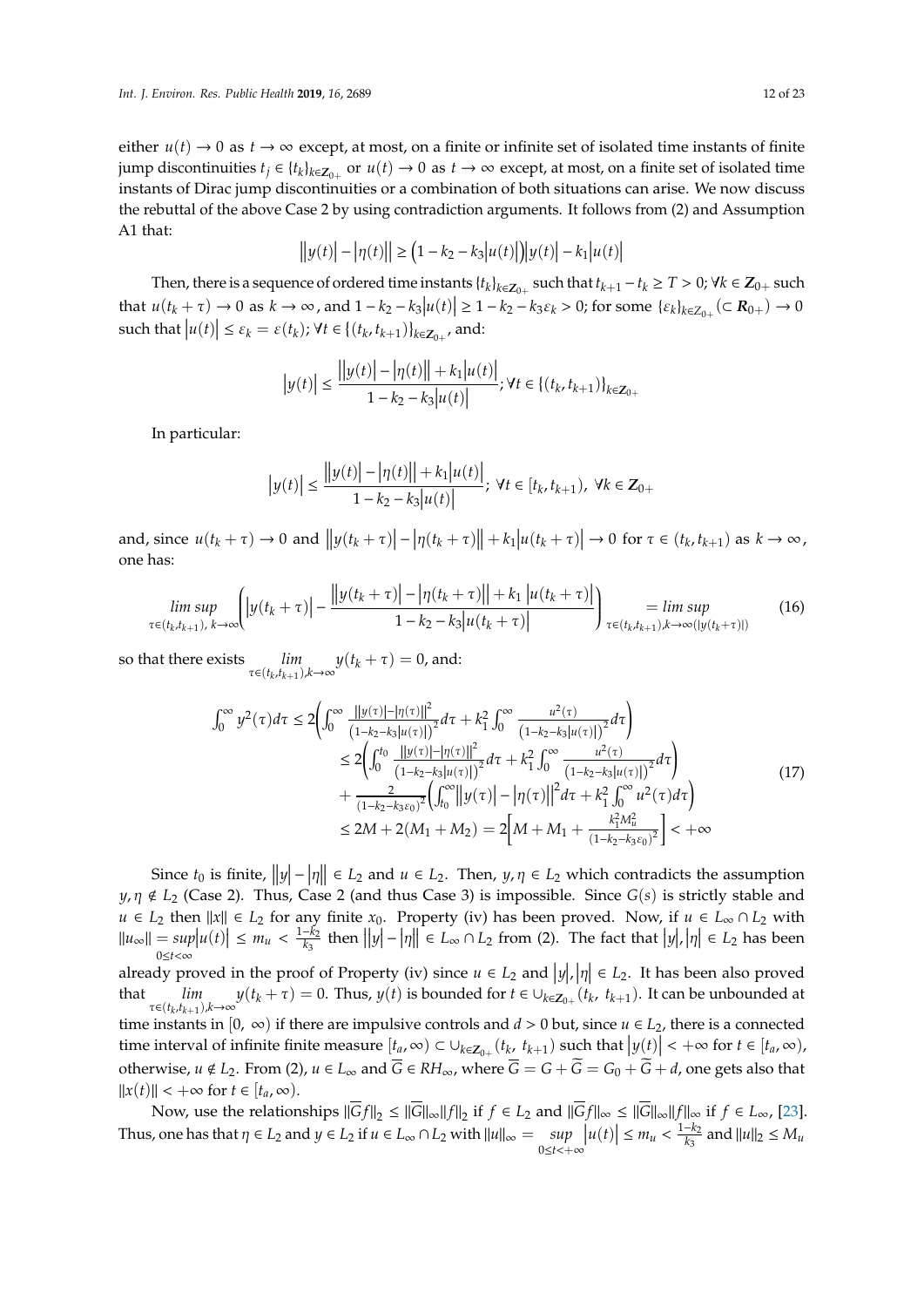since  $u \in L_2$  so that  $||y||_{\infty} \le \frac{m_u (||\overline{G}||_{\infty} + k_1)}{1 - k_2 - k_3 m_u}$  $\frac{u(|\overline{G}||_{\infty}+k_1)}{1-k_2-k_3m_u}+K_1; ||y||_2 \leq \frac{(|\overline{G}||_{\infty}+k_1)}{1-k_2-k_3m_u}$  $\frac{10|G||_{\infty} + K_1}{1-k_2-k_3m_u}M_u + K_2$  for some  $0 \le K_i = K_i(x_0) < +\infty;$  $i = 1, 2.$ 

Note that, if  $y \in L_{\infty}$ ,  $u \in L_2$  and  $k_2 < 1$  so that  $\eta \in L_2$  and  $y \in L_2$  from Theorem 4(iv), one has following the proof guidelines of Theorem  $4(v)$  that  $||y||_2 \leq \frac{(|\vec{G}||_{\infty} + k_1 + k_3||y||_{\infty})}{1 - k_2}$  $\frac{K_1 + K_3 \ln y \ln \infty}{1-k_2} M_u + K_3$  for some  $0 \le K_3 = K_3(x_0)$  < +∞. □

It is of interest to consider Theorem 4 jointly with the relevant previous non-negativity results of the input-output energy to get new combined results concerning the simultaneous non-negativity and boundedness of the input-output energy for certain time intervals of nonzero-measure. In this context, one has the following further results:

**Theorem 5.** *Let Assumptions A1, A3 and A5 hold. In addition*, assume that one of the subsequent constraints hold:

- *(1) Assumption A4 holds.*
- *(2)*  $k_2 \leq 1$  *and, furthermore, u*  $\in L_{\infty}$  *with*  $u(t) \to 0$  *as*  $t \to \infty$ .

Then,  $0 \le E_f(t_0,t) < +\infty$ ;  $\forall t (\ge t_0) \in \mathbb{R}_{0+}$  and any  $t_0 \in \mathbb{R}_{0+}$ . If  $t_1(> t_0) \in \mathbb{R}_+$  and  $u(t)$  is nonzero for *some time subinterval of*  $[t_0, t_1]$  *of nonzero measure then*  $0 < E_f(t_1, t) < +\infty$ ;  $\forall t \in [t_1, \infty)$ .

**Proof.** It follows directly from Corollary 1, Theorem 3 and Theorem 4(ii).

Note that assumption A6 guarantees that Assumption A5 holds and that *u* ∈ *PC* ∩ *L*<sup>2</sup> implies that *u* ∈ *L*<sub>∞</sub> with *u*(*t*) → 0 as *t* → ∞. The whole input-output energy is non-negative and bounded for any time interval under Theorem 4 provided that the system is externally positive.

**Corollary 4.** Assume that the assumptions of Theorem 5 hold and, in addition, a state-space realization  $R =$  $(A, b, c, d)$  of  $G(s) + G(s)$  is externally positive (or, alternatively, a state-space realization of  $G(s) + G(s) - d$  is *externally positive and*  $d \ge 0$ *), and*  $\eta$ :  $R_{0+} \times R_{0+} \times [0, t) \to R_{0+}$  *subject to a control input*  $u$ :  $R_{0+} \to R_{0+}$ *and a initial state x*<sub>0</sub>>0*. Then,* 0 ≤ *E*(*t*<sub>0</sub>*,t*) < +∞*;*  $\forall$ *t*<sub>0</sub>*,t*(≥ *t*<sub>0</sub>) ∈ **R**<sub>0+</sub> *and any t*<sub>0</sub> ∈ **R**<sub>0+</sub>*.* 

**Proof.** It follows directly from Theorem 5 and Corollary 2 and Theorem 4(ii) since  $0 \le E_u(t_0, t) < +\infty$ and  $0 \le E_f(t_0, t) < +\infty$ ;  $\forall t_0, t (\ge t_0) \in R_{0+}$ .  $\Box$ 

**Remark 8.** *Note that the non-negativity or, respectively, positivity results of the input-output energy of this section within positive time intervals are got based on the non-negativity or positivity of the integrands defining such an energy measure. Therefore, the input-output energy per time unity, that is the supplied power, is also non-negative or, respectively, positive in the corresponding results. If such an input-output energy (or, equivalently, the instantaneous supplied power) is non-negative for all time then the system is said to be hyperstable. In the most general case that such amounts are larger than some finite negative real constant independent of time, then the system is said to be passive [\[9–](#page-21-4)[12\]](#page-22-0). Note from the above concepts that a hypestable system is also a passive system.*

#### <span id="page-12-0"></span>**3. Hyperstability and Asymptotic Hyperstability of the Closed-Loop System**

The non-negativity positivity property of the input-output energy measure is now re-addressed under a feedback law of the form (3)–(4). If the jointly non-negativity/passivity is kept for the whole controllers satisfying (3)–(4) the closed-loop system, is said to be hyperstable. Consider the nonlinear time-varying differential system (1) under any controller (3)–(4) belonging to the class  $\Phi_{0*}$ . We will follow a classical nomenclature based in that used in [\[9\]](#page-21-4) as follows: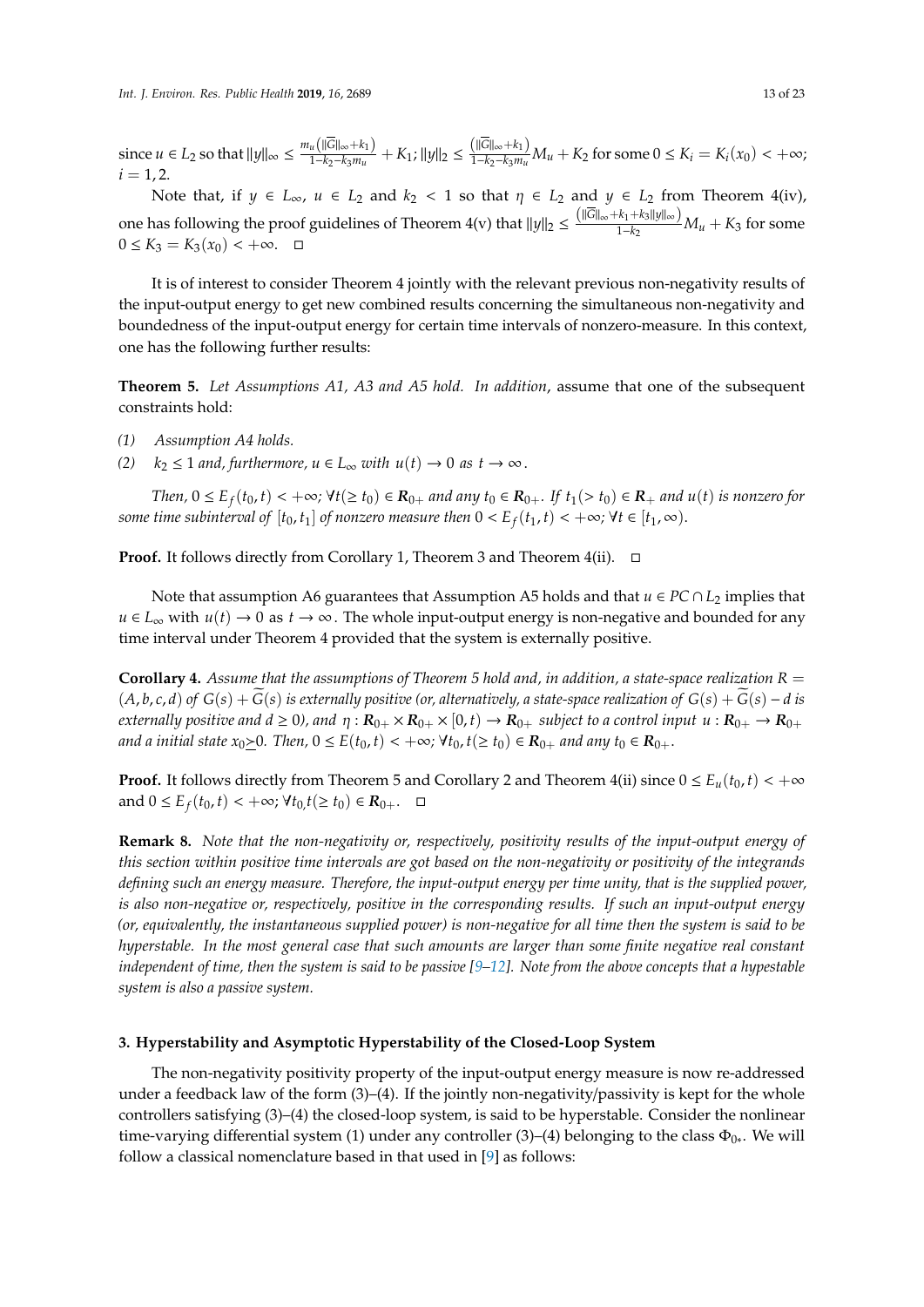- (a) If  $E_{z,s}(0,t) \geq 0$ ;  $\forall t \in \mathbb{R}_{0+}$  (i.e., the input-output energy measure of the uncontrolled system is non-negative for all time) then the feed-forward part of the system is said to be hyperstable. See, for example, Theorem 1. Note that such a condition  $E_{z,s}(0,t) \geq 0$ ;  $\forall t \in \mathbb{R}_{0+}$  which is guaranteed under several of the given results in Section [2,](#page-3-0) is a passivity condition of the feed-forward device of the control system if  $u \in L_2$ , [\[9](#page-21-4)[–11\]](#page-21-5). This condition holds, in particular, if the feed-forward system is linear (i.e., if  $\eta \equiv 0$ ) and  $G(s) = G_0(s) + G(s) + d$  is {*PR*} what implies, furthermore, that it is stable as a result. It suffices that  $G_0(s) \in \{PR\}$  and that  $G(s)$  be strictly stable (which can be relaxed to  $G(s)$  to be non-strictly stable with only a single critical pole with associated positive residual if  $G_0(s)$  is strictly stable) with sufficiently small resonance peak related to the input-output interconnection gain *d* > 0.
- (b) If, in addition,  $E_{z,s}$ .  $(0, t) > 0$ ;  $\forall t \in \mathbb{R}_+$  (i.e., the input-output energy measure of the uncontrolled system is positive for all positive time) then the feed-forward part of the system is said to be asymptotically hyperstable. Such a conditions holds, in particular, if the feed-forward system is linear (i.e., if  $\eta \equiv 0$ ) and  $G(s) = G_0(s) + G(s) + d$  is {*SSPR*} what implies, furthermore, that it is strictly stable.
- (c) The set of all the controllers (3)–(4) of class  $\Phi_{0*}=\big\{\Phi_{0\gamma}:\gamma\in R_{0+}\big\}$  is said to be a hyperstable class of controllers, each individual one being passive since its input-output measure satisfies the Popov's inequality  $\int_0^t \phi(y(\tau), \tau) y(\tau) d\tau \ge -\gamma > -\infty$ ;  $\forall t \in R_{0+}$  since  $\phi \in \Phi_{0*}$ . Consider instead the class of asymptotically hyperstable controllers  $\Phi_{+*}=\big\{\Phi_{+\gamma}:\gamma\in R_+\big\}$ , each one being (strictly) passive [\[10\]](#page-21-6). Note that if  $u \in \Phi_{0*}$  then  $u \in \Phi_{+*}$ . Therefore,  $\Phi_{0*} \supseteq \Phi_{+*}$ . That is, the class of the hyperstable controllers includes that of the asymptotically hyperstable ones. However, the converse is not true. That is,  $\Phi_{0*} \subset \Phi_{+*}$  does not hold with proper set inclusion.
- (d) Hyperstability (respectively, asymptotic hyperstability) of a closed-loop dynamic system are properties of global (respectively, global asymptotic) stability under any member  $\phi \in \Phi_{0*}$  of the hyperstable (respectively, asymptotically hyperstable  $\phi \in \Phi_{+*}$ ) class of controllers, [\[5,](#page-21-3)[6,](#page-21-7)[10,](#page-21-6)[20\]](#page-22-8).

Note that if  $k_3 \neq 0$  then the control effort has to be saturated according to Assumption A4 for the validity of many of the given results. This fact needs to re-formulate the Popov's inequality (3) [\[19\]](#page-22-3) with another further constraint, which can in fact to be given equivalently in terms on a bounding inequality of the input-output energy of the feed-forward block, by taking into account the negative feedback action in the control effort. In this context, the following simple considerations are useful:

**Remarks 9.** *1. If k*<sub>3</sub> = 0 *then* (4) *implies that*  $\Phi_{0*} = \bigcup_{\gamma \in R_{0+}} \Phi_{0\gamma}$ *, where:* 

$$
\Phi_{0\gamma} = \left\{ \phi : \mathbf{R}_{0+} \times \mathbf{R}_{0+} \to \mathbf{R} \middle| \int_0^t u(\tau) y(\tau) d\tau \leq \gamma < \infty; \forall t \in \mathbf{R}_{0+} \right\}; \ \gamma \in \mathbf{R}_{0+} \tag{18}
$$

*In the same way,*  $\Phi_{+*} = \bigcup_{\gamma \in R_+} \Phi_{+\gamma}$ , where:

$$
\Phi_{+\gamma} = \left\{ \phi : \mathbf{R}_{0+} \times \mathbf{R}_{0+} \to \mathbf{R} \middle| \int_0^t u(\tau) y(\tau) d\tau \leq \gamma < \infty; \forall t \in \mathbf{R}_{0+} \right\}; \ \gamma \in \mathbf{R}_+ \tag{19}
$$

*2.* On the other hand, if  $k_3 \neq 0$  and Assumption A4 is requested to hold then  $\Phi_{0*}$  and  $\Phi_{+*}$  are, *respectively, restricted to*  $\Phi_{r0*} \subset \Phi_{0*} \cap L_\infty$  *and*  $\Phi_{r+s} \subset \Phi_{+*} \cap L_\infty$ *, where*  $\Phi_{r0*} = \bigcup_{\nu \in R_{0+}} \Phi_{r0\nu}$  *and*  $\Phi_{r+s} = \Phi_{-*}$  $\cup_{\gamma \in R_+} \Phi_{r+\gamma}$  with:

$$
\Phi_{r0\gamma} = \left\{ \phi : \mathbf{R}_{0+} \times \mathbf{R}_{0+} \to \mathbf{R} \left| \left[ \left( \int_0^t u(\tau) y(\tau) d\tau \le \gamma < \infty \right) \wedge \left( \sup_{0 \le \tau \le t} |u(\tau)| \le \frac{1-k_2}{k_3} \right) \right; \forall t \in \mathbf{R}_{0+} \right] \right\}; \ \gamma \in \mathbf{R}_{0+} \tag{20}
$$

$$
\Phi_{r+\gamma} = \left\{ \phi : \mathbf{R}_{0+} \times \mathbf{R}_{0+} \to \mathbf{R} \left| \left[ \left( \int_0^t u(\tau) y(\tau) d\tau \le \gamma < \infty \right) \wedge \left( \sup_{0 \le \tau \le t} \left| u(\tau) \right| \le \frac{1-k_2}{k_3} \right) : \forall t \in \mathbf{R}_{0+} \right] \right\}; \ \gamma \in R_+ \tag{21}
$$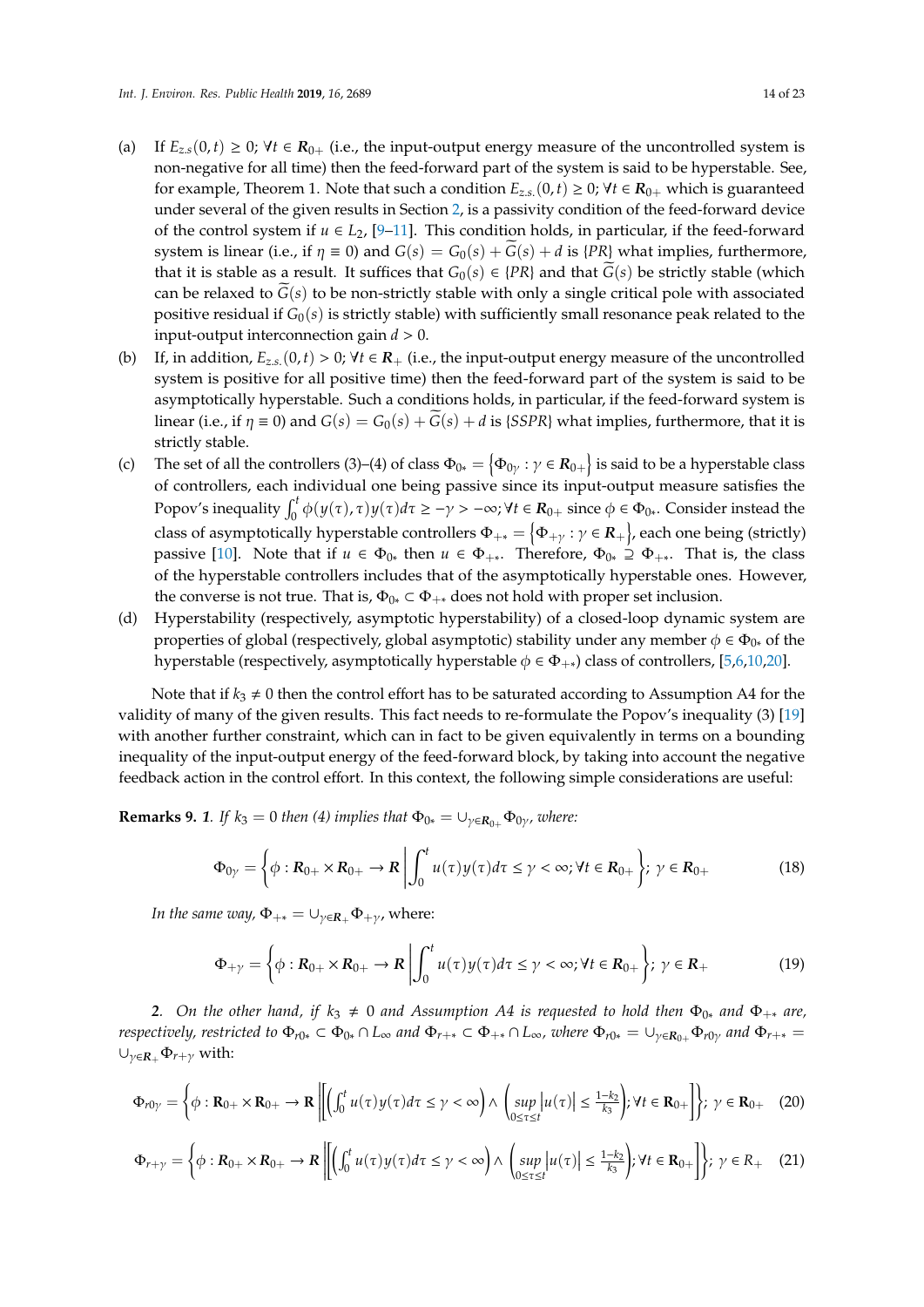*3. For getting conditions of asymptotic convergence to zero of the various control, output and state signals describing the dynamic system, the basic condition on the input square-integrability, and its eventual finite saturation, can require extra supporting constraints on its bounded time-derivative or its everywhere piece-wise continuity as addressed in the subsequent result.*

*4. Note that Assumption A5 is stronger than Assumption A2 while Assumption A5 guarantees Assumption A2.*

**Theorem 6.** *The following properties hold:*

- (*i*) *If Assumptions A1–A4 hold and*  $\phi \in \Phi_{0*}$  *then*  $0 \le E_f(0,t) \le \gamma < +\infty$ *;*  $\forall t \in \mathbb{R}_{0+}$ *.*
- *(ii)* If Assumptions A1–A3 hold,  $k_3 = 0$  (so that Assumption A4 is superfluous) and  $\phi \in \Phi_{0*}$  then  $u(t)$  is  $\int_0^\infty \frac{dx}{dt}$  *everywhere zero except possibly on a subinterval of*  $\mathbf{R}_{0+}$  *of zero measure. Also,*  $u \in L_2$ *,*  $\operatorname{esssup} |u(t)| < +\infty$ *,* 0≤*t*<∞

 $\sup_{t \leq t \leq \infty} |u(t)| < +\infty$  for some finite  $t_0 \in \mathbf{R}_{0+}$ ,  $u(t) \to 0$  as  $t \to \infty$  except possibly on a set of zero measure *t*<sub>0</sub>≤*t*<∞ *of isolated bounded jump discontinuities,*  $x \in L_\infty$  *and*  $y : [t_0, \infty)$  *for any finite initial sate*  $x_0 \in \mathbf{R}^n$  *so that the closed-loop system is hyperstable for the class*  $\Phi_{0*}$  of controllers. *If*  $k_3 \neq 0$  *and Assumption A4 holds*  $\mathcal{L}_{\mathcal{A}}$  *then*  $x \in L_{\infty}$  and  $y \in L_{\infty}$  if  $k_2 + k_3 \overline{M}_u < 1$  where  $\overline{M}_u = (\max \sup |u(t)|, M_u)$ .

0≤*t*<∞

- *(iii) If, Assumptions A1, A3 hold, Assumption A2 is modified to its stronger version of Assumption A5 and*  $\phi \in \Phi_{+*}$  holds then  $0 < E_f(0,t) \leq \gamma < +\infty$ ;  $\forall t \in \mathbb{R}_+$ ,  $u \in L_2$ , esssup $|u(t)| < +\infty$ , sup  $t_0 \leq t < \infty$ 0≤*t*<∞  $|u(t)| < +\infty$ *for some finite*  $t_0 \in \mathbf{R}_{0+}$ ,  $u(t) \to 0$  *as*  $t \to \infty$ , except possibly on a set of zero measure of isolated bounded jump discontinuities,  $x \in L_2^n \cap L_\infty^n$  and  $y, \eta, (y - \eta) \in L_2 \cap L_\infty$ ,  $x(t) \to 0$  as  $t \to \infty$ , and  $y(t) \to 0$  $as\ t \to \infty$  and  $\eta(t) \to 0$  as  $t \to \infty$ , except possibly on a set of zero measure of isolated bounded jump discontinuities, for any given finite initial sate  $x_0\in \mathbf{R}^n$ . As a result, the closed-loop system is asymptotically hyperstable for the class of controllers  $\Phi_{+*}.$
- (*iv*) *If Assumptions A1–A4 hold and*  $\phi \in \Phi_{r0*} \cap L_{\infty a}$  *with*  $k_3 \neq 0$  *then*  $u \in L_2 \cap L_{\infty a}$ ,  $\sup_{0 \leq t < \infty}$  $|u(t)| \leq \frac{1-k_2}{k_3}$  $\frac{-k_2}{k_3}$  <  $+\infty$ ,  $u(t) \to 0$  *as*  $t \to \infty$ ,  $x \in L^n_\infty$  and  $y \in L_\infty$  for any finite initial sate  $x_0 \in \mathbb{R}^n$  so that the closed-loop system *is hyperstable for the class*  $\Phi_{r0*} \cap L_{\infty}$  *of controllers.*
- *(v) If Assumptions A1, A3, A4 and A5 hold and*  $\phi \in \Phi_{r+s} \cap L_{\infty}$  *<i>then*  $0 < E_f(0,t) \leq \gamma < +\infty$ ;  $\forall t \in \mathbb{R}_+$ *, sup* 0≤*t*<∞  $|u(t)| \leq \frac{1-k_2}{k_3}$  $\frac{-k_2}{k_3}$  <  $+\infty$ ,  $u(t) \to 0$  as  $t \to \infty$ ,  $x \in L_2^n \cap L_\infty^n$  and  $L_\infty^n$ ,  $x(t) \to 0$  as  $t \to \infty$  and  $y(t) \to 0$  as  $t \to \infty$  and  $\eta(t) \to 0$  as  $t \to \infty$ , for any given finite initial sate  $x_0 \in \mathbb{R}^n$  so that the *closed-loop system is asymptotically hyperstable for the class*  $\Phi_{r+s} \cap L_{\infty}$  *of controllers.*

Proof. Property (i) is direct from the negative feedback control (3)-(4), Theorem 1 and Remark 9.1. From Property (i),  $0 \le E_f(0, t) \le \gamma < +\infty$  and from Theorem 1,  $u \in L_2$  if  $\phi \in \Phi_{0*}$ . Since  $\int_0^t u^2(\tau) d\tau \le$ *M*<sup>*u*</sup> < +∞ and *u*(*t*) is bounded except possibly on a set *S*<sub>*zm*</sub> ⊂ *R*<sub>0+</sub> of zero measure. Two cases can arise if this assertion in untrue, namely: Case a) there is at least one finite escape time  $[t_0, t_0 + \varepsilon_0]$ for some  $t_0 \in \mathbb{R}_{0+}$  and  $\varepsilon_0 \in \mathbb{R}_+$  so that  $|u(t)| \ge m_{0u}$ ;  $\forall t \in [t_0, t_0 + \varepsilon_0)$  and  $m_u$  being arbitrarily large. Thus,  $\epsilon m_{0u}^2 \leq \int_0^t u^2(\tau) d\tau \leq M_u^2 < +\infty$  so that  $m_{0u} \leq \frac{M_u}{\sqrt{\epsilon}} < +\infty$ , a contradiction and a finite escape time cannot occur on an interval of nonzero measure. Case b)  $u(t)$  has infinitely many impulses (i.e., jumps of infinity amplitudes at certain time instants) at an infinite sequence of time instants {*ti* }*i*∈*Z*0<sup>+</sup> ⊂ *R*0<sup>+</sup> of amplitudes *Ki*δ(*t* − *ti*), *K<sup>i</sup>* ∈ *R*\{0} and δ(*t*) denoting the Dirac distribution. It follows that  $+\infty = \lim_{n \to \infty} \sum_{i=0}^{n} K_i^2 \le \limsup_{t \to \infty}$ *t*→∞  $\int_0^t u^2(\tau)d\tau \leq M_u^2 < +\infty$ , a contradiction, so the left-hand side should have necessarily a finite number of additive terms. Then, there is some finite  $t_0 \in R_{0+}$  such that  $u(t)$ is impulse -free for  $t \ge t_0$ . As a consequent result to these two impossible cases, one concludes that *esssup* 0≤*t*<∞  $|u(t)| < +\infty$ ,  $\sup_{t_0 \le t \le \infty} |u(t)| < +\infty$  for some finite  $t_0 \in \mathbb{R}_{0+}$ . Note that a third possible Case c related *t*<sub>0</sub> ≤*t* <∞ to *u*(*t*) having finitely many or infinitely many finite discontinuity jumps on a set of isolated time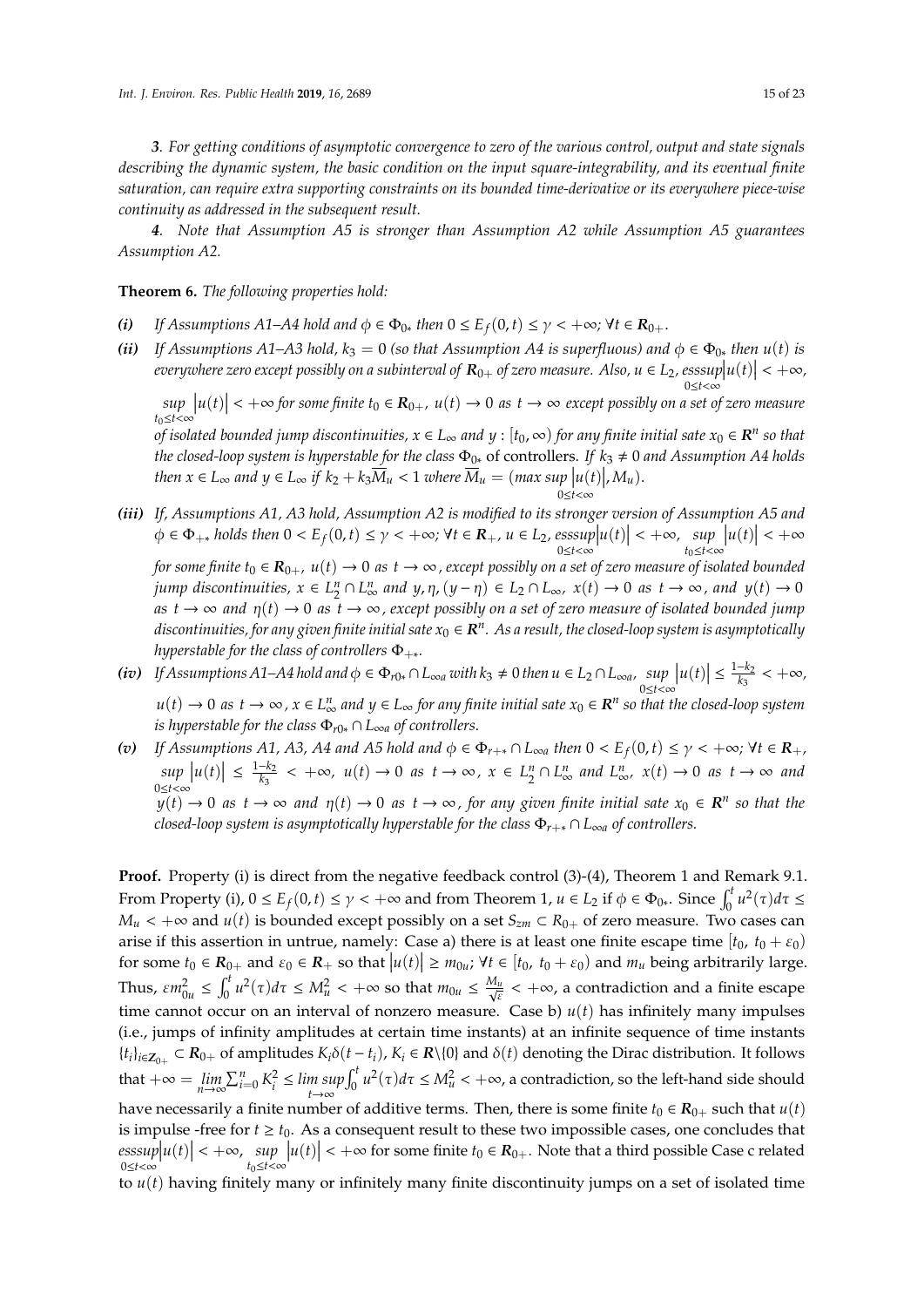instants (i.e., a set zero measure) is compatible with its proved boundedness properties. Another consequence of the above discussion is that,  $u(t) \to 0$  as  $t \to \infty$ , except possibly on a set of isolated time  $\text{intants, since } \mathit{esssup}_{u \leq t \leq \infty} |u(t)| < +\infty$ ,  $\sup_{t \leq t \leq \infty} |u(t)| < +\infty$  and the input can posses only finite discontinuity 0≤*t*<∞ *t*<sub>0</sub>≤*t*<∞ jumps on isolated time instants (Case c). The facts that:

- (1) *x* ∈ *L*<sup>∞</sup> (since eventual input Dirac impulses at isolated time instants generate jump unbounded discontinuities in  $\dot{x}$ . but translate in bounded discontinuities in  $\dot{x}$ .  $\dot{x}$ ) and,
- (2)  $y: [t_0, \infty)$  is bounded (since  $d \sup_{t_0 \le t \le \infty} |u(t)| < +\infty$ ) for any finite initial sate  $x_0 \in \mathbb{R}^n$  follow directly *t*0≤*t*<∞ from the fact that  $G_0(s) + \tilde{G}(s) + d$  is a stable transfer function. If, in addition,  $k_3 \neq 0$  and Assumption A4 holds then the control input is uniformly bounded so that  $x \in L_{\infty}$  and  $y \in L_{\infty}$  if  $k_2 + k_3 \overline{M}_u < 1$  where  $\overline{M}_u = (max \sup |u(t)|, M_u)$  (see Theorem 4(iii)). Property (ii) has been proved.

To prove Property (ii), note under the given Assumptions A1, A3 and A5, one gets from Corollary 1 and each control function  $\phi \in \Phi_{+*}$  that:

0≤*t*<∞

$$
0 < E_f(0, t) \le \gamma < +\infty; \ \forall t \in \mathbb{R}_+ \tag{22}
$$

for some  $\gamma \in \mathbb{R}_+$ , eventually depending on  $\phi \in \Phi_{\gamma}$ , for any used  $\phi \in \Phi_{+\ast}$ . From Assumption A5,  $\overline{G}(s) = G(s) + d = G_0(s) + \overline{G}(s) + d$  is strictly stable since it is strictly positive real and it is also strongly strictly positive real with zero relative degree since the input-output interconnection gain of the feed-forward linear block *d* is positive according to Assumption A3. Thus,  $\min_{\omega \in R_{0+}} Re(\overline{G}(i\omega)) =$ 

 $min_{\omega \in \mathbb{R}} Re\left(G_0(i\omega) + \widetilde{G}(i\omega) + d\right) > 0.$  From Corollary 1 and Theorem 1, one has that  $u \in L_2$  implying also that  $u(t) \to 0$  almost everywhere as  $t \to \infty$  (it can have finite jump discontinuities on a set of zero measure and a finite number of Dirac impulsive discontinuities on a finite time interval  $[0, t_0)$  of  $\mathbf{R}_{0+}$ ). Thus,  $\mathop{\mathrm{esssup}}_{0 \le t \le \infty} |u(t)| < +\infty$ ,  $\sup_{t_0 \le t \le \infty} |u(t)| < +\infty$   $x \in L_2^n \cap L_\infty^n$  (note that  $\overline{G} \in RH_\infty$  since it is in {*SPR*}) and 0≤*t*<∞ *t*0≤*t*<∞  $y, \eta, (y - \eta) \in L_2 \cap L_\infty$ ,  $x(t) \to 0$  as  $t \to \infty$ , and  $y(t) \to 0$  as  $t \to \infty$  and  $\eta(t) \to 0$  as  $t \to \infty$ , except possibly on a set of zero measure of isolated bounded jump discontinuities, for any given finite initial sate  $x_0 \in \mathbb{R}^n$ . Property (iii) has been proved.

Property (iv) can be proved under close arguments as those used for the proof of Property (iii). However, the asymptotic properties of square-integrability and convergence to zero of the state and output signals are not guaranteed for any finite initial conditions, since  $G \notin RH_\infty$  while it is only guaranteed to be critically stable and positive real. Note that Assumption A4 implies a boundedness condition on the input only if  $k_3 \neq 0$ . However, it does not imply such a boundedness if  $k_3 = 0$ . Since  $k_2 \le 1$ , if  $k_3 > 0$ , then  $u \in L_2 \cap L_\infty$  (subject to the supremum constrained from Assumption A4) and if  $k_3 = 0$  then  $u \in L_2$ . The proof of Property (v) is similar to that of Property (iii). Since the input is everywhere bounded for all time from Assumption A4, the boundedness and asymptotic convergence to zero of the state and output signals hold without excluding eventually sets of zero measure of time instants.

A direct weaker result than Theorem 5(iv) due to restriction on the admissible functions in the Popov's inequality to be satisfied by the controller is the following one:

**Corollary 5.** If Assumptions A1, A3 and A5 hold and  $\phi \in \Phi_{+*} \cap (PC_a \cup (C \cap (\dot{\phi} \in L_\infty)))$  then,  $0 < E_f(0, t) \le$  $\gamma < +\infty$ ;  $\forall t \in \mathbb{R}_+$ ,  $u \in L_2$ ,  $\sup_{0 \leq t < \infty}$  $|u(t)| < +\infty$ , *sup*<br>0≤*t*<∞  $|u(t)| < +\infty$ ,  $u(t) \to 0$  as  $t \to \infty$ ,  $x \in L_2^n \cap L_\infty^n$ ,  $y\in L_2\cap L_\infty$ ,  $x(t)\to 0$  as  $t\to\infty$  and  $y(t)\to 0$  as  $t\to\infty$  for any given finite initial sate  $x_0\in\mathbb{R}^n$  so that the  $\sum_{i=1}^{n}$   $\sum_{i=1}^{n}$   $\sum_{i=1}^{n}$  *closed-loop system is asymptotically hyperstable for the class*  $\Phi_{++} \cap (PC_a \cup (C \cap (\phi \in L_\infty)))$  *of controllers,* [\[20\]](#page-22-8)*.*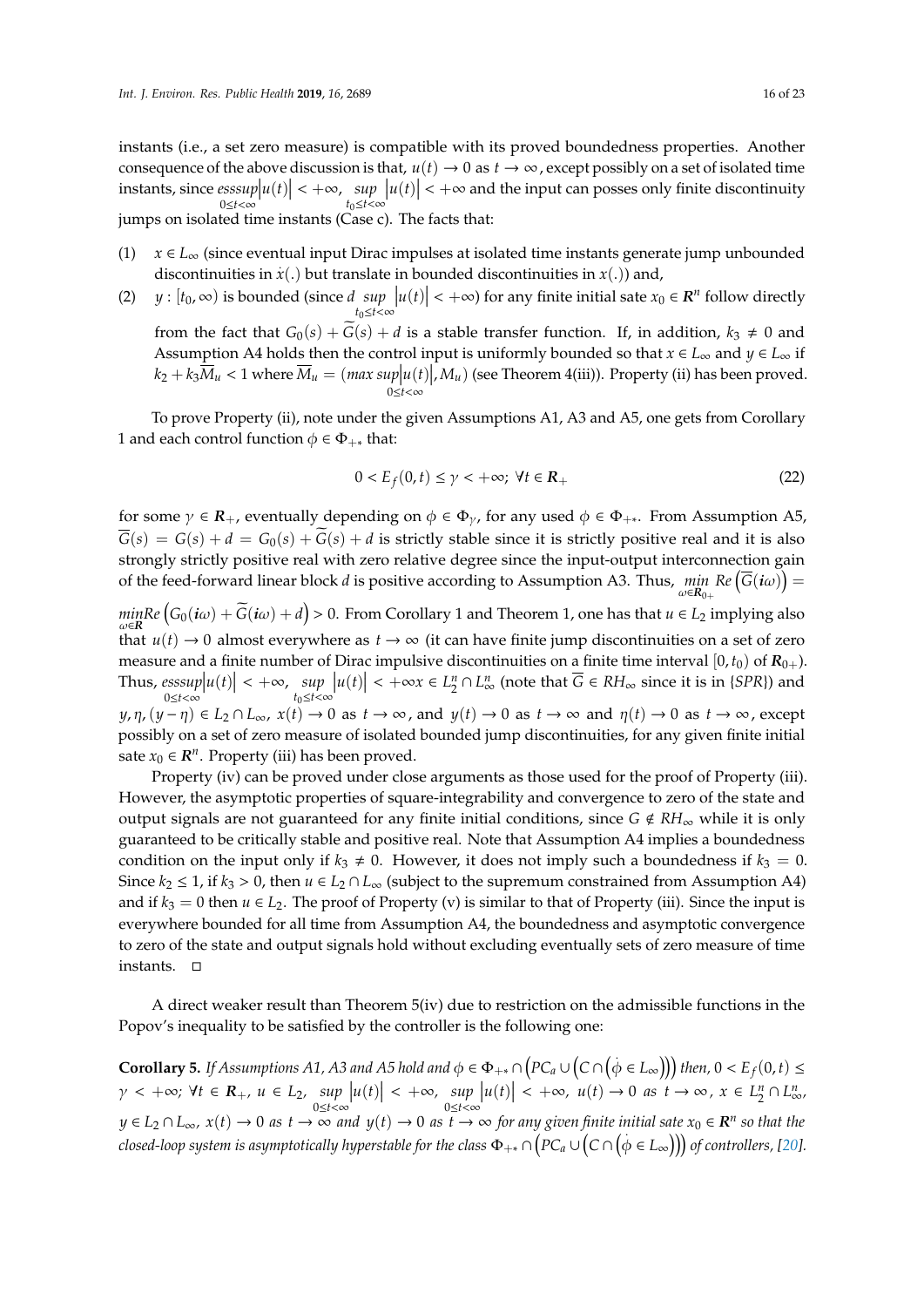**Outline of Proof.** It is based on the property that if  $\phi \in \Phi_{++}$  and  $u \in L_2$  (following Theorem 6 (iii)) then  $u(t) \to 0$  as  $t \to \infty$  provided that  $\phi$  is piece-wise continuous except on a set of zero measure of bounded discontinuities (so that it can not be unbounded since it is square-integrable and has to vanish asymptotically since it is in  $L_2$ ) or provided that  $\phi$  is continuous and everywhere time-differentiable with time-derivative possibly subject to bounded discontinuities.  $\Box$ 

#### <span id="page-16-0"></span>**4. Examples on Epidemic Models Subject to Vaccination and Treatment Controls**

Epidemic modelling has been shown to be a relevant tool in Public Health prevention and infectious diseases treatment. The existing background literature is abundant not only at a mathematical modelling level but at the related application studies and practical cases as well. An important investigation tool for that is the design of vaccination and treatment controls. See, for instance, [\[26](#page-22-9)[–31\]](#page-22-10) and references therein. It is well- known that vaccination has made a very relevant contribution to global health [\[32–](#page-22-11)[35\]](#page-22-12). In particular, two major infectious diseases, namely, polio and rinderpest have been eradicated, [\[35\]](#page-22-12). On the other hand, the global coverage of vaccination against certain infectious diseases, like measles or polio, has led to them to be targeted for eradication or almost eradicated, respectively. It is pointed out in [\[34\]](#page-22-13) that the focus has to be addressed towards the following objectives: (a) the support to the design and more efficiently delivery of new vaccines; (b) the acceleration of the practical implementation of designed vaccines; and (c) the implementation of policies and mechanisms to make the vaccination achievable to those who need them, [\[34\]](#page-22-13). Our objective in those applications examples is linked to the third above goal in the sense that we give analytical design tools for vaccination controls which are based on feedback information on the subpopulations of the epidemic models. It is not the main interest the biological nature or such vaccines but really how to implement then on the susceptible population. It turns out that the vaccination control might be only effective when applied to susceptible (i.e., not yet infected) population. In parallel, there are also (for instance, either antibacterial or antiviral) potential treatment controls which can be effective when applied on the already infected population. The design of mechanism to regulate the administration of such controls is of interest in epidemic models to the light of the above theoretical development. Note that the asymptotic hyperstability of the incremental linearized system around the disease-free equilibrium point allows the stabilization of disturbances of the solution trajectory caused by infection escaping from the equilibrium point under a very wide class of vaccination/treatment controls. This arises from the very essential property of the hyperstability consisting of global stability under a very wide class of nonlinear feedback controllers. The hyperstability concept relies on the stabilization with any member of a very wide class of controllers satisfying a Popov's inequality, not just with some particular controller. Therefore, the controller gains are not necessarily constant but time-varying and, in general, non-linear. This fact is emphasized for the designed clases of controllers of the examples. See, for instance, Assumptions A7 to A9 of the Example 1 displayed below.

Two related application examples are now given to illustrate the results of the above sections:

**Example 1.** *Consider the subsequent SIR epidemic model subject to vaccination and treatment controls:*

$$
\dot{S}(t) = -\beta S(t)I(t) - u_V(t)
$$
  
\n
$$
\dot{I}(t) = \beta S(t)I(t) - \gamma I(t) - u_a(t)
$$
  
\n
$$
\dot{R}(t) = \gamma I(t) + \lambda_V(t)u_V(t) + \lambda_a(t)u_a(t)
$$
\n(23)

*subject to initial non-negative conditions, that is,*  $min(S(0), I(0), R(0)) \ge 0$ *, where*  $S(t)$ ,  $I(t)$  and  $R(t)$  are *the susceptible, infective and immune (or recovered) subpopulations, respectively, and*  $u_V(t)$  *and*  $u_a(t)$  *are the vaccination and treatment controls on the susceptible and infective, respectively. In the above model,* β *is the infective parameter and* γ *is the removal parameter giving the rates at which the infective individuals become*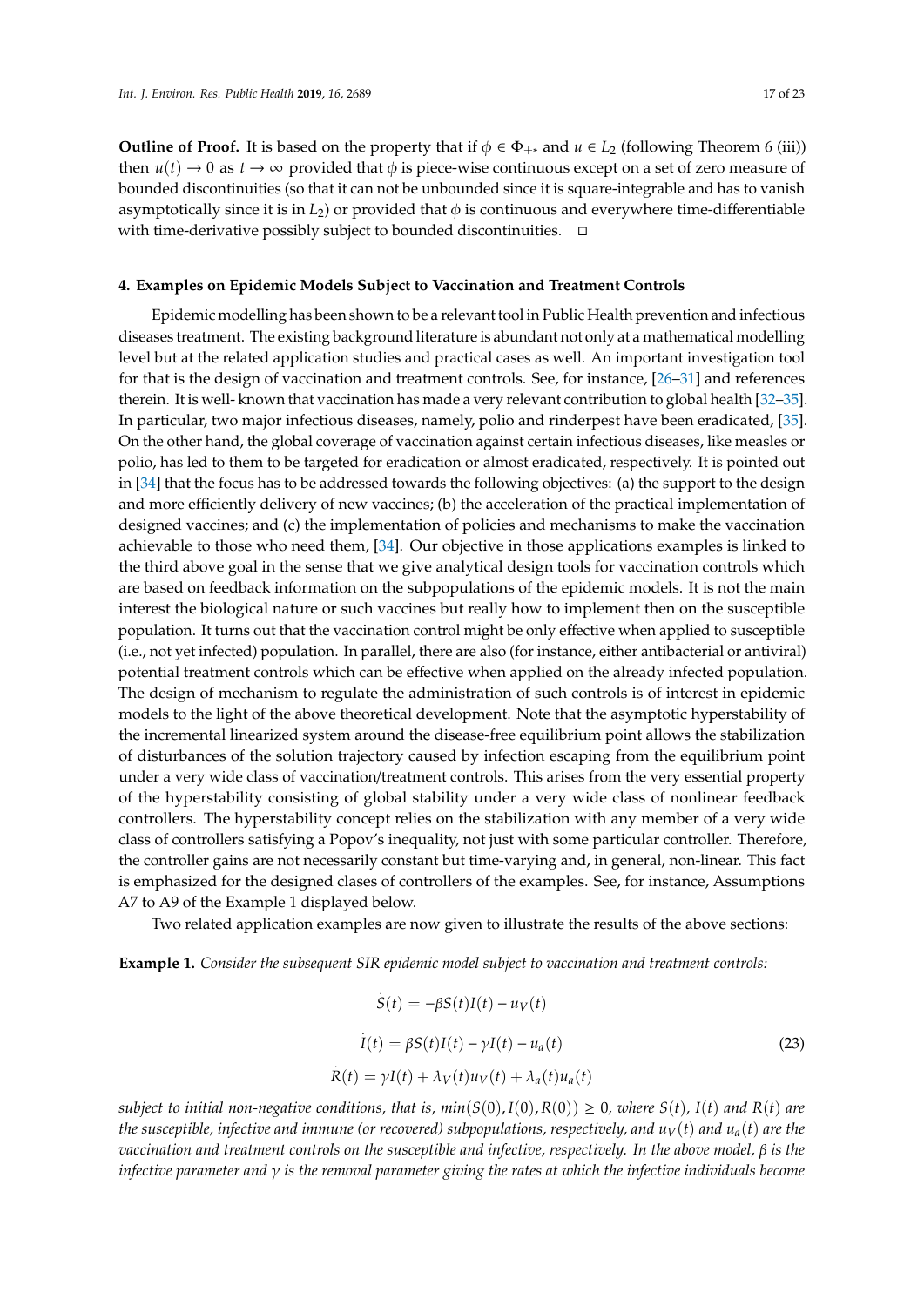*immune. Finally,*  $\lambda_V(t) \in [0, 1]$  *and*  $\lambda_a(t) \in [0, 1]$  *are the functions characterizing lost of efficiency of the respective controls if they are less than unity. The interpretation can be that they are due to abrupt allergic reaction causing slight mortality if they are close to unity or in other situations if simply the imperfect vaccination and treatment could generate another subpopulation in the model but the particular concerns are not of interest for our study objectives in this paper. By analysis convenience, define the following auxiliary function which includes the quadratic nonlinear term:*

$$
V(t) = -\beta S(t)I(t) - u_V(t)
$$
\n(24)

*then the model can be, equivalently, rewritten as follows:*

$$
\dot{S}(t) = -V(t)
$$
  
\n
$$
\dot{I}(t) = -\gamma I(t) - V(t) - u_V(t) - u_a(t)
$$
  
\n
$$
\dot{R}(t) = \gamma I(t) + \lambda_V(t)u_V(t) + \lambda_a(t)u_a(t)
$$
\n(25)

*Now, define proportionality gains*  $\rho_V(t)$ *,*  $\rho_{u_V}(t)$  *and*  $\rho_{u_a}(t)$  *to link*  $V(t)$ *, and the vaccination and treatment controls*  $u_V(t)$  *and*  $u_a(t)$  *to a primary scalar control*  $u(t)$  *as follows:* 

$$
V(t) = \rho_V(t)u(t); \ u_V(t) = \rho_{uv}(t)u(t); \ u_a(t) = \rho_{ua}(t)u(t)
$$
\n(26)

*The above constraints lead to:*

$$
\rho_V(t)u(t) = -\beta S(t)I(t) - \rho_{uv}(t)u(t)
$$
\n(27)

*so that:*

$$
-(V(t) + u_V(t) + u_a(t)) = -\rho_I(t)u(t); \ \lambda_V(t)u_V(t) + \lambda_a(t)u_a(t) = \rho_R(t)u(t)
$$
 (28)

*where:*

$$
\rho_I(t) = -(\rho_V(t) + \rho_{uv}(t) + \rho_{ua}(t)); \ \rho_R(t) = \lambda_V(t)\rho_{uv}(t) + \lambda_a(t)\rho_{ua}(t) \tag{29}
$$

$$
u(t) = -\frac{\beta S(t)I(t)}{\rho_V(t) + \rho_{uv}(t)}
$$
\n(30)

*Thus, the model driven by the primary control u*(*t*) *becomes equivalently:*

$$
\dot{S}(t) = -\rho_V(t)u(t)
$$
  
\n
$$
\dot{I}(t) = -\gamma I(t) - \rho_I(t)u(t)
$$
  
\n
$$
\dot{R}(t) = \gamma I(t) + \rho_R(t)u(t)
$$
\n(31)

*Define the state vector as*  $x(t) = (S(t), I(t), R(t))^T$ *, the scalar measurable output*  $y(t)$  *is defined later on for di*ff*erent situations and consider the following further assumptions:*

*Assumptions*

**A7.** The efficiency controls lost  $\lambda_V(t) = \lambda_V$  and  $\lambda_a(t) = \lambda_a$  and the proportionality gains  $\rho_V(t) = \rho_V$ ,  $\rho_I(t) = \rho_I$  *and*  $\rho_R(t) = \rho_R$ ;  $\forall t \in \mathbf{R}_{0+}$  are constant.

**A8.**  $\rho_{uv}(t) \leq -\rho_V$  and  $\rho_{ua}(t) \leq -\rho_I$ ;  $\forall t \in \mathbf{R}_{0+}$  implying that  $\rho_{uv}(t) = -(\rho_I + \rho_V + \rho_{ua}(t)) < -\rho_V$ ;  $\forall t \in \mathbf{R}_{0+}$ .

**A9.** The primary control is generated via nonlinear/time-varying feedback as  $u(t) = -\phi(y(t), t) \leq \gamma_0(t)/y(t)$ , with  $\phi \in \Phi_{+*}$  is generated by output feedback satisfies a Popov's-type inequality such that  $0 < \gamma(t)$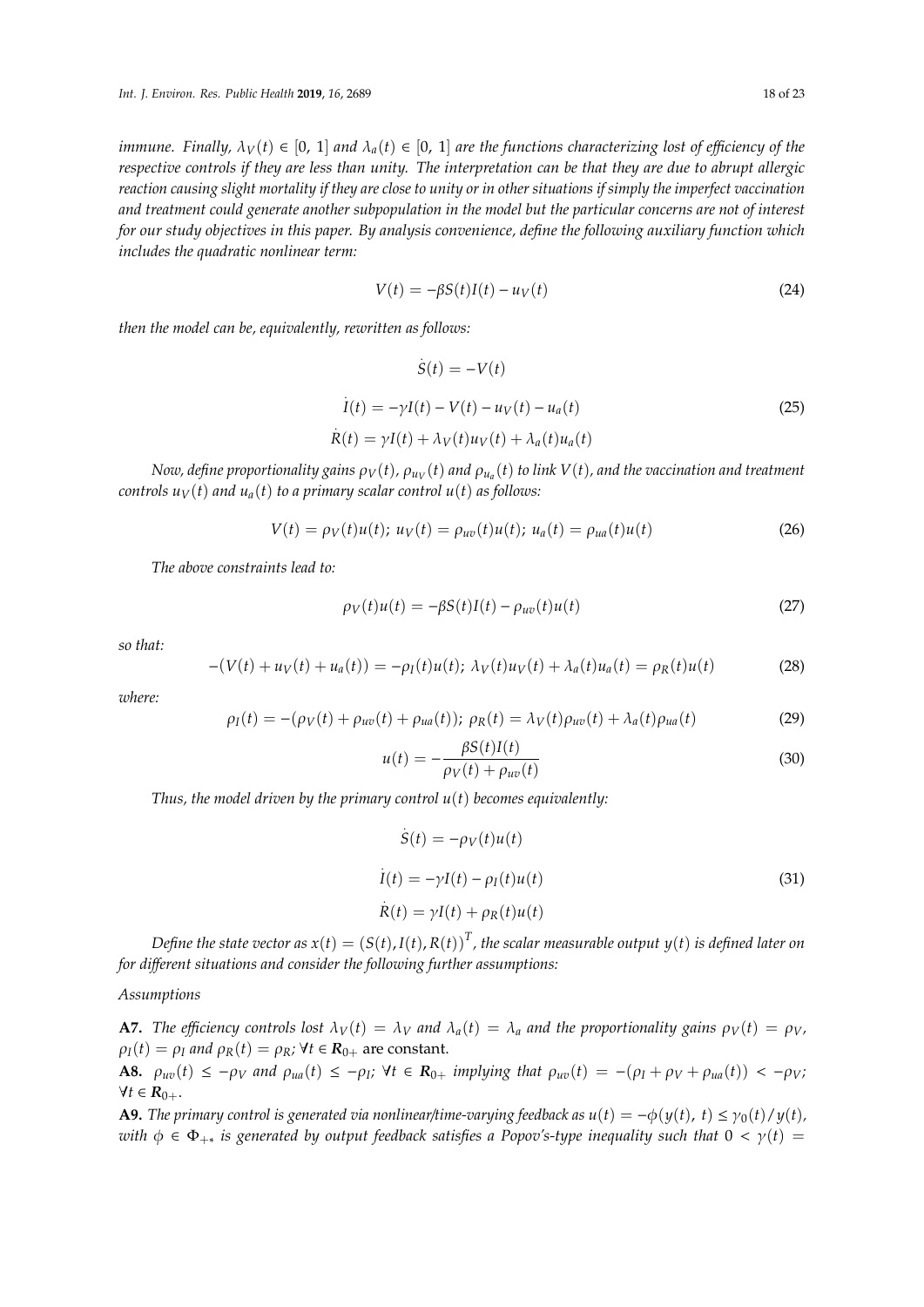$\int_0^t \gamma_0(\tau) d\tau \leq \overline{\gamma} < +\infty$ ;  $\forall t \in \mathbb{R}_+$  *for some integrable*  $\gamma_0: \mathbb{R}_{0+} \to \mathbb{R}$ *implying that*  $\int_0^t y(\tau)u(t) d\tau \leq \overline{\gamma}$ ;  $\forall t \in \mathbf{R}_+$ , and  $0 > \rho_V + \rho_{uv}(t) \ge -\frac{\beta S(t) I(t) y(t)}{\gamma_0(t)}$ ;  $\forall t \in \mathbf{R}_{0+}$ , equivalently,

$$
\gamma_0(t) \ge \frac{\beta S(t)I(t)}{|\rho_V + \rho_{uv}(t)|} \tag{32}
$$

*and*  $\gamma_0(t)$  *is integrable on*  $[0, \infty)$  *so that*  $S(t)I(t)$  *is also integrable on*  $[0, \infty)$ *.* 

*Then, the closed-loop system becomes:*

$$
\dot{x}(t) = Ax(t) + bu(t)
$$
\n(33)

*under non-negative initial components, with:*

$$
A = \begin{bmatrix} 0 & 0 & 0 \\ 0 & -\gamma & 0 \\ 0 & \gamma & 0 \end{bmatrix}; b = \begin{bmatrix} -\rho_V \\ -\rho_I \\ \rho_R \end{bmatrix}
$$
 (34)

*Case 1: Assume that the measurable output*  $y(t)$  *is the susceptible subpopulation*  $S(t)$  *so that*  $c = e_1$  $(1, 0, 0)^T$ *. Then,* 

$$
e_1^T(sI - A)^{-1}b = (1, 0, 0) \begin{bmatrix} s & 0 & 0 \ 0 & s + \gamma & 0 \ 0 & -\gamma & s \end{bmatrix}^{-1} \begin{bmatrix} -\rho_V \\ -\rho_I \\ \rho_R \end{bmatrix} = \frac{1}{s^2(s + \gamma)} [s(s + \gamma), 0, 0] \begin{bmatrix} -\rho_V \\ -\rho_I \\ \rho_R \end{bmatrix} = -\frac{\rho_V}{s}
$$

*Case 2: Assume that the measurable output*  $y(t)$  *is the infective subpopulation*  $I(t)$  *so that*  $c = e_2$  $(0, 1, 0)^T$ *. Then,* 

$$
e_2^T(sI-A)^{-1}b = (0,1,0) \begin{bmatrix} s & 0 & 0 \ 0 & s+\gamma & 0 \ 0 & -\gamma & s \end{bmatrix}^{-1} \begin{bmatrix} -\rho_V \\ -\rho_I \\ \rho_R \end{bmatrix} = \frac{1}{s^2(s+\gamma)} [0, s^2, 0] \begin{bmatrix} -\rho_V \\ -\rho_I \\ \rho_R \end{bmatrix} = -\frac{\rho_I}{s+\gamma}
$$

*Case 3: Assume that the measurable output*  $y(t)$  *is the recovered subpopulation*  $R(t)$  *so that*  $c = e_3 =$  $(0, 0, 1)^T$ *. Then,* 

$$
e_3^T(sI-A)^{-1}b = (0,0,1) \begin{bmatrix} s & 0 & 0 \ 0 & s+\gamma & 0 \ 0 & -\gamma & s \end{bmatrix}^{-1} \begin{bmatrix} -\rho_V \\ -\rho_I \\ \rho_R \end{bmatrix} = \frac{1}{s^2(s+\gamma)} [0,0,s(s+\gamma)] \begin{bmatrix} -\rho_V \\ -\rho_I \\ \rho_R \end{bmatrix} = \frac{\rho_R}{s}
$$

*Note that the transfer function of Case 1 (* $y(t) = S(t)$ *) is positive real if*  $\rho_V < 0$ , *that of Case 2 (* $y(t) = S(t)$ ) *is positive real if* ρ*<sup>I</sup>* < 0 *and that of Case 3 is positive real if* ρ*<sup>R</sup>* > 0*. None of the three transfer functions is strictly positive real under a primary control satisfying Assumption A9. If the output is taken as any linear combination of the three subpopulations the resulting transfer function of the linear feed-forwards part is not strictly positive real either. Thus, global asymptotic stability (i.e., asymptotic hyperstability) cannot be concluded for controls*  $\phi \in \Phi_{+*}$  *under Assumption A9 but only hyperstability.* 

**Example 2.** *Let us now consider instead the following linearized epidemic model of dimension two whose* incremental state is  $\widetilde{x}(t) = (\widetilde{S}(t), \widetilde{R}(t))^T$ , related to the disease-free equilibrium point  $x_e = (S_e, R_e)^T$ , *which includes linear proportional to the susceptible vaccination e*ff*orts reinforced by a nonlinear eventually*  $time\text{-}varying\ incremental\ term\ \widetilde{u}=-\phi, \ \phi\in \Phi_{+*}$ , which uses feedback information from the defined incremental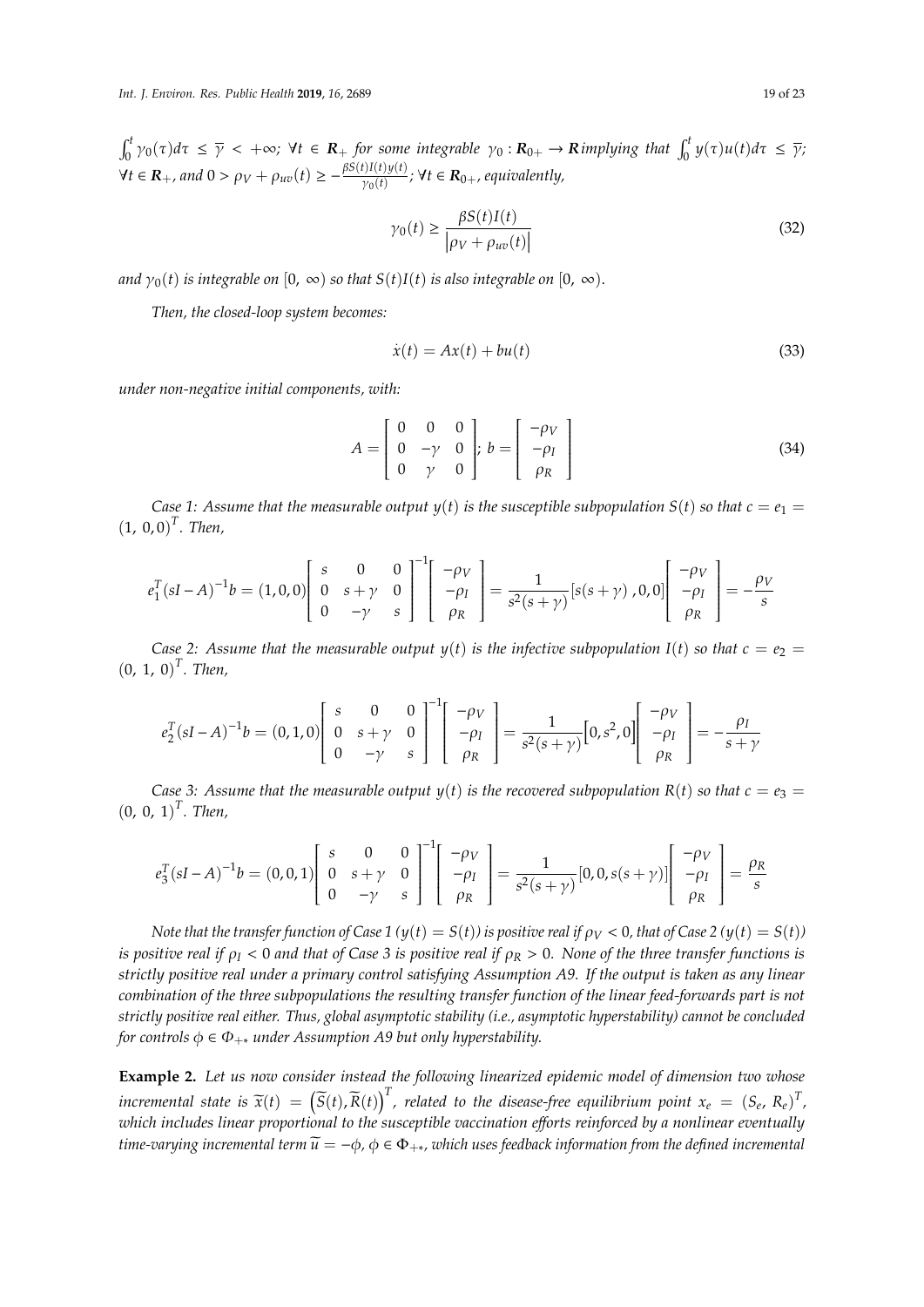*output y*(*t*) *which could be the incremental susceptible or the incremental immune or a linear combination of them:*

$$
\dot{\widetilde{S}}(t) = -(\mu + \beta + k_1)\widetilde{S}(t) - \widetilde{u}(t) = (\mu + \beta)\widetilde{S}(t) - (k_1\widetilde{S}(t) + \widetilde{u}(t))
$$
\n(35)

$$
\dot{\tilde{R}}(t) = (1 - \alpha)\beta \tilde{S}(t) - \mu \tilde{R}(t) + (k_1 \tilde{S}(t) + \tilde{u}(t))
$$
\n(36)

*under finite non-negative initial given conditions. In this linearized incremental model, the infection is assumed to be instantaneous,*  $\mu$  *is the natural mortality,*  $\beta$  *is the infection rate per individual per unity of time,*  $0 \le \alpha \le 1$ *is the infected mortality, and its complementary fraction* (1 − α) *characterizes the rates or infected survivors which are transferred directly from the susceptible subpopulation to the recovered one. The parameter*  $k_1$  *is the rate of susceptible in individuals which are vaccinated by proportional feedback linear control, so they are removed from the susceptible dynamics and transferred to the recovered one, and*  $\tilde{u}(t) = -\phi(t)$ ;  $\forall t \in \mathbb{R}_+$  *with* φ ∈ Φ+<sup>∗</sup> *is a complementary term added to the above vaccination e*ff*ort. In this way, the whole incremental feedback vaccination control in (35) and (36) is given by*  $\widetilde{V}(t) = k_1 \widetilde{S}(t) + \widetilde{u}(t)$ ;  $\forall t \in \mathbf{R}_+$ . The particular case *of the above model for the incremental vaccination-free case, i.e.,*  $V(t) \equiv 0$  *is described in* [\[26\]](#page-22-9) following the *pioneering infection transmission models proposed by Daniel Bernouilli (1700–1782) following a smallpox disease which widespread along Europe while a*ff*ecting a large proportion of the population and causing around 10% of the mortality of minors. The survivors were found to be immune to further attack but left scarred for life. The estimations of Bernoulli's studies are described in detail in [\[26\]](#page-22-9), were it is also pointed out that, in 1760, Bernouilli read his paper "Essai d´une nouvelle analyse de la mortalité causée par la petite vérole et des advantages de l´inoculation pour la prévenir" to the French Royal Academy of Sciences in Paris. Note that the idea of "inoculation" is simply to inject attenuated live virus obtained from patients with mild case of smallpox ("variolation" [\[26\]](#page-22-9)). The above model is inspired in that proposed by Bernouilli for cohorts of individuals born in a particular year and with an age-specific per capita death rate. The state equation can be compactly written as follows:*

$$
\dot{\overline{x}}(t) = A\overline{x}(t) + b\overline{u}(t) = \begin{bmatrix} -(\mu + \beta + k_1) & 0 \\ (1 - \alpha)\beta + k_1 & -\mu \end{bmatrix} \overline{x}(t) + \begin{bmatrix} -1 \\ 1 \end{bmatrix} \overline{u}(t)
$$
(37)

*Note that the matrix of dynamics is a stability matrix with eigenvalues*  $-(\mu + \beta + k_1)$  *and*  $-\mu$ . Then:

$$
(sI - A)^{-1}b = \frac{1}{(s + \mu)(s + \mu + \beta + k_1)} \begin{bmatrix} s + \mu & 0\\ -( (1 - \alpha)\beta + k_1) & s + \mu + \beta + k_1 \end{bmatrix} \begin{bmatrix} -1\\ 1 \end{bmatrix} = \begin{bmatrix} -\frac{1}{s + \mu + \beta + k_1} \\ \frac{1}{s + \mu} + \frac{(1 - \alpha)\beta + k_1}{(s + \mu)(s + \mu + \beta + k_1)} \end{bmatrix}
$$
(38)

Several cases are of interest, namely:

(a) if  $\widetilde{u} \equiv 0$  then  $\widetilde{x}(t) \rightarrow 0$  exponentially as  $t \rightarrow \infty$  since A is a stability matrix.

(b) Assume that  $\widetilde{y}(t) = S(t) + d\widetilde{u}(t)$ . Then the transfer function from  $\widetilde{u}(t)$  to  $\widetilde{y}(t)$  is  $G_{\widetilde{S}}(s)$  =  $d - \frac{1}{s + \mu + \beta + k_1} = d \frac{s + (\mu + \beta + k_1) - 1/d}{s + \mu + \beta + k_1}$  $\frac{\mu+p+\kappa_1-1/\mu}{s+\mu+\beta+k_1}$ . It is strongly strictly positive real if  $d > d_c = 1/(\mu+\beta+k_1)$ . Note that the critical interconnection gain  $d_c = d_c(k_1)$  is strictly decreasing with  $k_1$  for given constant β and  $\mu$  and  $d_c = d_c(\beta)$  is strictly decreasing with β for given constants  $\mu$  and  $k_1$ . It follows that  $u(t) = -\phi(\widetilde{y}(t)) \to 0$  as  $t \to \infty$  for any real function  $\phi : \mathbf{R}_{0+} \to \mathbf{R}_{0+}$  which satisfies Popov's inequality. In particular, one can choose an incremental control generated by a functional  $\phi(\tilde{y}(t))$  which satisfies  $\widetilde{u}(t) = -\phi(\widetilde{y}(t)) \le \frac{\gamma_0(t)}{\widetilde{S}(t) + \widetilde{u}}$  $S(t)+\widetilde{u}(t)$ such that  $\gamma_0 : \mathbf{R}_{0+} \to \mathbf{R}_{0+}$  is any integrable function on  $[0, \infty)$ , in particular, any non-negative function of exponential negative order so exponentially vanishing. Defining the convex parabola  $P(\tilde{u}(t)) = \tilde{u}^2(t) + \tilde{S}(t)\tilde{u}(t) - \gamma_0(t)$ , the admissible controls leading to asymptotic hyperstability are those which fulfil  $\widetilde{u}(t) \in [\widetilde{u}_1(t), \widetilde{u}_2(t)]$  with:

$$
\widetilde{u}_1(t) = \frac{-\widetilde{S}(t) - \sqrt{\widetilde{S}^2(t) + 4\gamma_0(t)}}{2}; \ \widetilde{u}_2(t) = \frac{-\widetilde{S}(t) + \sqrt{\widetilde{S}^2(t) + 4\gamma_0(t)}}{2}
$$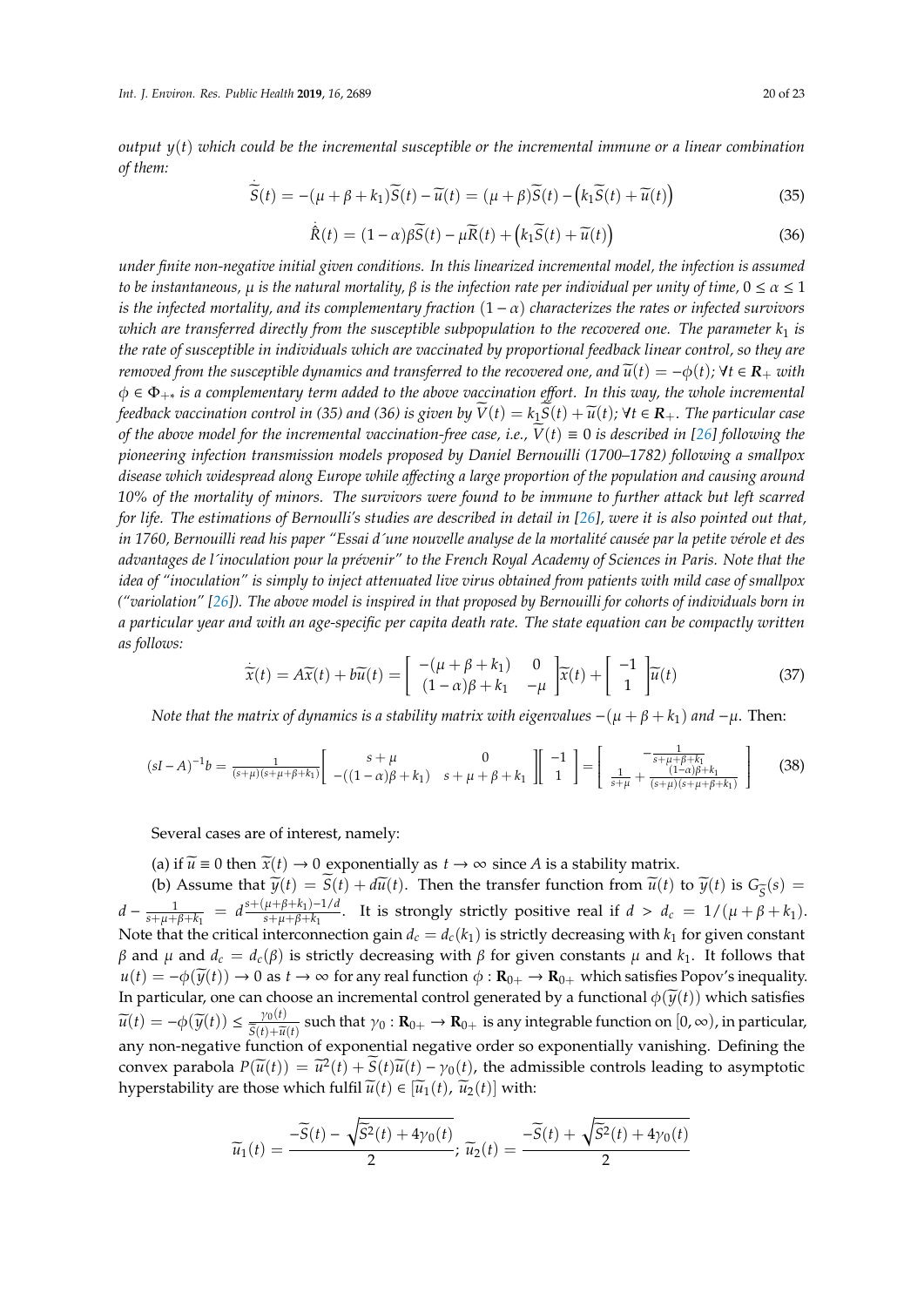As a result, the total incremental vaccination effort takes the form  $\widetilde{V}(t) \in \left[ \widetilde{V}_1(t), \ \widetilde{V}_2(t) \right]$  with:

$$
\widetilde{V}_1(t)=(k_1-1/2)\widetilde{S}(t)-\frac{\sqrt{\widetilde{S}^2(t)+4\gamma_0(t)}}{2};\ \widetilde{V}_2(t)=(k_1-1/2)\widetilde{S}(t)+\frac{\sqrt{\widetilde{S}^2(t)+4\gamma_0(t)}}{2}
$$

It follows that the incremental control, output and state variables related to the disease-free equilibrium point exponentially vanish, i.e.,  $\tilde{u}(t) \to 0$ ,  $\tilde{x}(t) \to 0$ ,  $\tilde{y}(t) \to 0$  as  $t \to \infty$ . Note that along the transient and because of the structure (37) and the positivity of the product  $\widetilde{y}(t)\widetilde{u}(t)$ , one concludes that if  $\tilde{u}(t) > 0$  (in practice, close to the upper-bound  $\tilde{u}_2(t)$ ), then  $\tilde{v}(t) = S(t) + d\tilde{u}(t) \ge 0$ , then  $S(t) \ge -d\widetilde{u}(t) \ge -d\widetilde{u}_2(t)$ , so the incremental susceptible subpopulation could be negative along the transient which can be of interest to reduce the incremental susceptibility. However, if  $\widetilde{u}(t) < 0$  then  $\widetilde{y}(t) = \widetilde{S}(t) - d|\widetilde{u}(t)| \le 0$  so that  $\widetilde{S}(t) \ge d|\widetilde{u}(t)|$  concluding the incremental susceptibility is increased along the transient. As a result, it seems of interest to choose the incremental control with positive values being close to its admissible upper- bound. The incremental recovered subpopulation is positive along the transient in both cases in view of (37).

(c) Assume that  $\widetilde{y}(t) = R(t) + d\widetilde{u}(t)$ . Then the transfer function from  $\widetilde{u}(t)$  to  $\widetilde{y}(t)$  is  $G_R(s) =$  $d + \frac{1}{s + \mu} + \frac{(1 - \alpha)\beta + k_1}{(s + \mu)(s + \mu + \beta)}$  $\frac{(1-\alpha)\beta+k_1}{(s+\mu)(s+\mu+\beta+k_1)} = d + \frac{s+\mu+\beta+k_1+(1-\alpha)\beta+k_1}{(s+\mu)(s+\mu+\beta+k_1)}$  $\frac{\mu+\rho+\kappa_1+\kappa_2}{(s+\mu)(s+\mu+\beta+k_1)}$ , which strongly strictly positive real if  $d > 0$ . Thus, the appropriate incremental control which guarantees asymptotic hyperstability is  $\widetilde{u}(t) = -\phi(\widetilde{y}(t)) \leq$  $\gamma_0(t)$  $R(t)+\widetilde{u}(t)$ with  $\gamma_0(t)$  being non-negative and integrable on [0,  $\infty$ ). Following a similar reasoning to that of the above case, one concludes that  $\tilde{u}(t) \in [\tilde{u}_3(t), \tilde{u}_4(t)]$  and that the admissible incremental vaccination effort is  $\widetilde{V}(t) \in \left[ \widetilde{V}_3(t), \ \widetilde{V}_4(t) \right]$  with:

$$
\widetilde{u}_3(t) = \frac{-\widetilde{R}(t) - \sqrt{\widetilde{R}^2(t) + 4\gamma_0(t)}}{2}; \ \widetilde{u}_4(t) = \frac{-\widetilde{R}(t) + \sqrt{\widetilde{R}^2(t) + 4\gamma_0(t)}}{2}
$$

$$
\widetilde{V}_3(t) = (k_1 - 1/2)\widetilde{R}(t) - \frac{\sqrt{\widetilde{R}^2(t) + 4\gamma_0(t)}}{2}
$$

It is seen from (37) that  $\tilde{u}(t) > 0$  is of interest along the transient in order to decrease the incremental susceptibility and to increase the incremental recovered subpopulation.

#### **5. Conclusions**

This paper has developed a formalism for hyperstability and asymptotic hyperstability of controlled dynamic systems whose feed-forward part excluding potential controls consist of the additive contributions of a known linear dynamics, an unknown one and unknown nonlinear disturbances under wide classes of controllers which satisfy a Popov's-type inequality. The known linear part is given by a positive real transfer function, the unknown dynamics is assumed stable but it is unknown except some "a priori" knowledge of its resonance peak, that is, the maximum gain in the frequency domain. The nonlinear contribution to the dynamics is not known precisely, but is known its growing rule depending on input, output and the input-output product through time in the sense that available upper- bounds of the linear weighting factors for those values are known. The structure of the controlled systems generalizes the usual one stated as a basis for hyperstable designs by incorporating linear and nonlinear uncertainties. A robust asymptotic hyperstable property of the closed-loop system is proved to be achieved under a set of constraints and the design of any member of classes of controllers satisfying Popov's-type inequalities. These kinds of controllers are not very restrictive compared to the usual single ones which achieve global asymptotic Lyapunov's hyperstability. In fact, all the classes of asymptotic hyperstable controllers satisfy a certain Lyapunov function for the whole class. On the other hand, it is emphasized the interest of such designs in the field of vaccination and treatment feedback controls of epidemic models since it is well-known the relevance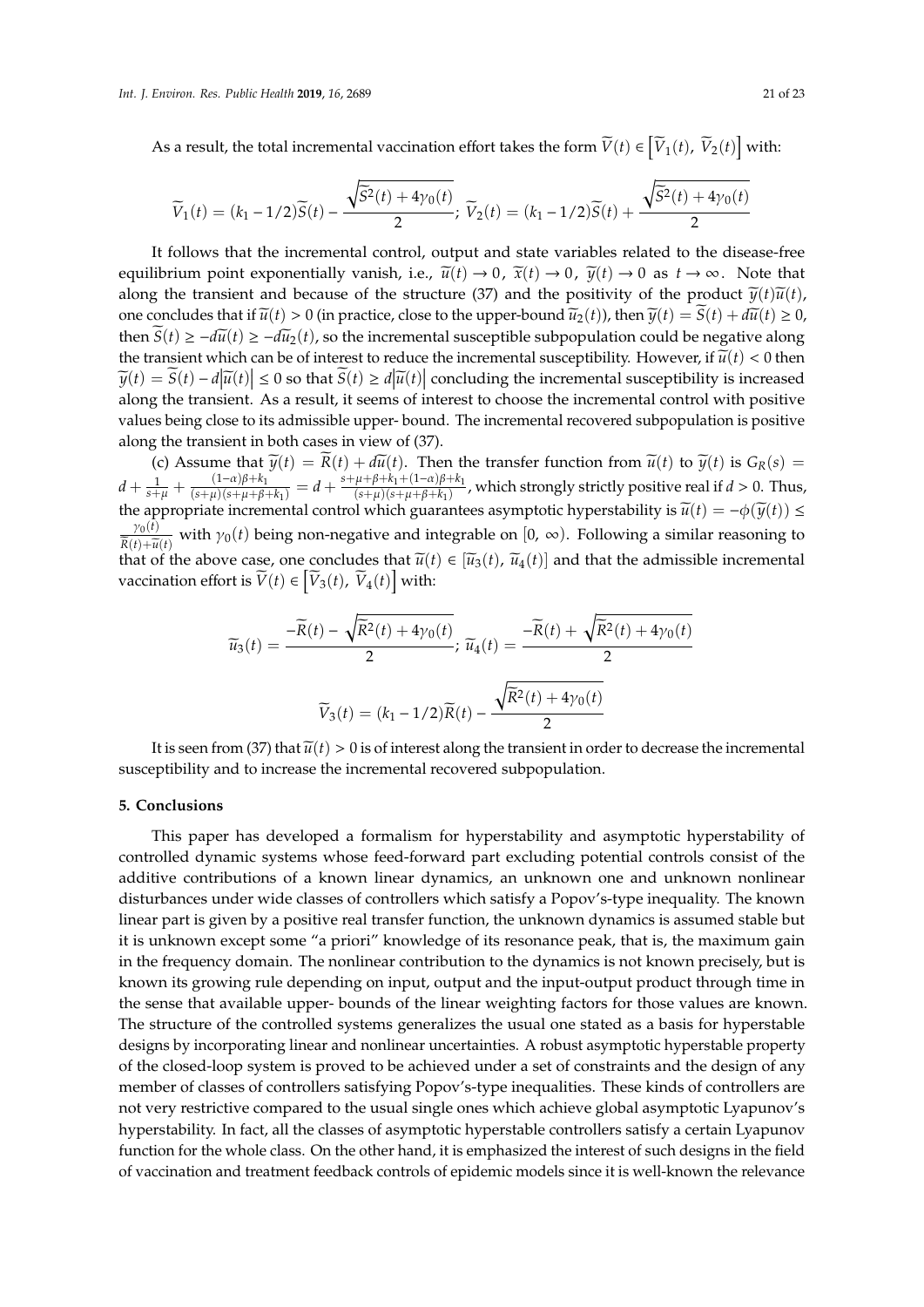of those controls in Public Health Management. In particular, those control designs are of a major interest for the acceleration of the practical implementation of vaccination policies and mechanisms to make the vaccination achievable to those who really need them. Two classical epidemic models under those class of controllers have been discussed in the paper. The objective is that the vaccination and treatment controllers have a designed component which is designed "ad hoc" under hyperstability tools for the automatic generation of a fast control action against any potential deviation of the disease-free equilibrium point due to variations in either the equilibrium population numbers (which indicates a disease regrowth), in the parameterization or in the known modelled dynamics (which indicates presumably either a change on the disease defining parameters or a dynamics disturbance contribution, due for instance, to interchange of populations with other neighboring environments). The contributions of the paper consist of: (1) the extension of the classical hyperstability theory to the presence of unmodeled, or not very precisely parameterized linear and nonlinear contributions to the dynamics, (2) the application of the obtained results to epidemic models under vaccination and treatment controls under a wide class of asymptotically hyperstable controllers, and (3) the use of those control designs to rapidly fight against the deviations of the steady disease- free equilibrium point due to those kinds disturbances or unmodeled dynamics and/or changes in the equilibrium population levels. In the future, it is claimed to extend the results to the hyperstability znd asymptotic of the whole nonlinear epidemic models rather than to the incremental models around the diseasefree equilibrium points.

**Funding:** This research was funded by the Spanish Government and the European Union Commission for their support through Grant RTI2018-094336-B-I00 (MINECO/FEDER, UE).

**Acknowledgments:** The author is grateful to the Spanish Government and the European Union Commission for their support through Grant RTI2018-094336-B-I00 (MINECO/FEDER, UE) and to the Basque Government for Grant IT1207-19. He is also grateful to the referees for their useful suggestions.

**Conflicts of Interest:** The author declares no conflict of interest.

#### **References**

- <span id="page-21-0"></span>1. De La Sen, M.; Alonso-Quesada, S. Model-Matching-Based Control of the Beverton-Holt Equation in Ecology. *Discret. Dyn. Nat. Soc.* **2008**, *2008*, 1–21. [\[CrossRef\]](http://dx.doi.org/10.1155/2008/793512)
- 2. De La Sen, M.; Alonso-Quesada, S. Control issues for the Beverton–Holt equation in ecology by locally monitoring the environment carrying capacity: Non-adaptive and adaptive cases. *Appl. Math. Comput.* **2009**, *215*, 2616–2633. [\[CrossRef\]](http://dx.doi.org/10.1016/j.amc.2009.09.003)
- <span id="page-21-1"></span>3. De La Sen, M.; Alonso-Quesada, S. A Control Theory point of view on Beverton–Holt equation in population dynamics and some of its generalizations. *Appl. Math. Comput.* **2008**, *199*, 464–481. [\[CrossRef\]](http://dx.doi.org/10.1016/j.amc.2007.10.021)
- <span id="page-21-2"></span>4. Heath, W.P.; Carrasco, J.; De La Sen, M. Second-order counterexamples to the discrete-time Kalman conjecture. *Automatica* **2015**, *60*, 140–144. [\[CrossRef\]](http://dx.doi.org/10.1016/j.automatica.2015.07.005)
- <span id="page-21-3"></span>5. De la Sen, M.; Alonso-Quesada, S.; Ibeas, A. On the asymptotic hyperstability of switched systems under integral-type feedback regulation Popovian constraints. *IMA J. Math. Control Inf.* **2015**, *32*, 359–386. [\[CrossRef\]](http://dx.doi.org/10.1093/imamci/dnt045)
- <span id="page-21-7"></span>6. De La Sen, M.; Ibeas, A. New Results on Positive Realness in the Presence of Delayed Dynamics. *Eng. J.* **2019**, *23*, 75–94. [\[CrossRef\]](http://dx.doi.org/10.4186/ej.2019.23.1.75)
- 7. Chen, L.; Li, T.; Chen, Y.; Wu, R.; Ge, S. Robust passivity and feedback passification of a class of uncertain fractional-order linear systems. *Int. J. Syst. Sci.* **2019**, *50*, 1–14. [\[CrossRef\]](http://dx.doi.org/10.1080/00207721.2019.1597940)
- 8. Liu, M.; Lam, J.; Zhu, B.; Kwok, K.-W. On positive realness, negative imaginariness, and H∞ control of state-space symmetric systems. *Automatica* **2019**, *101*, 190–196. [\[CrossRef\]](http://dx.doi.org/10.1016/j.automatica.2018.11.031)
- <span id="page-21-4"></span>9. Baños, A.; Barreiro, A. *Reset Control Systems—Advances in Industrial Control*; Springer: London, UK, 2012.
- <span id="page-21-6"></span>10. Silveira, H.; Landau, I. A stability theorem with applications to adaptive control. *IEEE Trans. Autom. Control* **1979**, *24*, 305–312.
- <span id="page-21-5"></span>11. Batlle, C. Applications of passive control to electromechanical systems. In Proceedings of the EURON/GEOPLEX Summer School on Modelling and Control of Complex Dynamical Systems, Bertinoro, Italy, 6–12 July 2003.